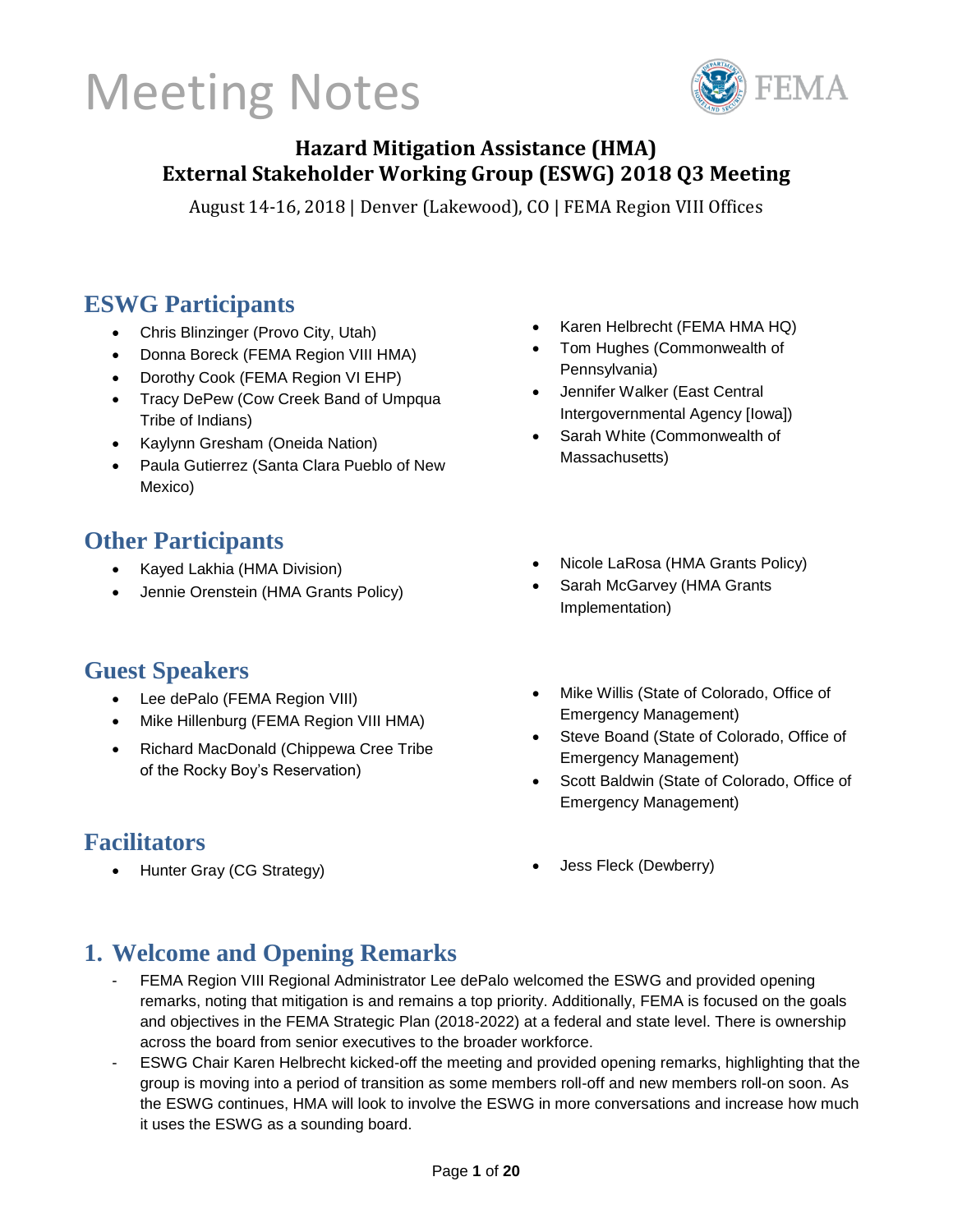

- HMA Division Director Kayed Lakhia welcomed the ESWG and provided opening remarks, focusing on two major topics – the Disaster Recovery Reform Act (DRRA) and mitigation via Stafford Act Section 406.
	- $\circ$  DRRA is focused on emphasizing and moving mitigation forward. The DRRA bill is moving through Congress now. If it passes as currently written, it will mean significant changes for mitigation, including the potential for \$500M-\$600M each year being made available for mitigation that is not impacted by annual budget/appropriations cycles as current mitigation program funding is.
	- $\circ$  Within FEMA HMA Headquarters (HQ), a 406 Mitigation Branch is being stood-up. There is a sense that 406 mitigation has not been getting the attention it deserves, which may partly stem from questions of ownership. Currently 406 activities fall under Public Assistance (PA) and HMA must coordinate closely with PA, however it would be better characterized as being HMA-driven and PA-owned. Kayed's vision for 406 is for it to be incorporated into daily practice for professional mitigators in much the same manner as 404 activities are.

### **2. Regional Tribal Liaisons Annual Meeting Call-In**

The ESWG remotely joined the FEMA Regional Tribal Liaisons (RTLs) Annual Meeting (in Region X this year):

- Jennie Orenstein (HMA Grants Policy) posed a few key questions to the group:
	- o What HMA tools and resources do you use with tribes in your Region?
	- o What webinars and/or other products would you like created as a resource for tribes?
		- **RTLs mentioned that they would like to see project ideas that other tribes around the** country have been working on.
		- Region IV would like to use their hazard mitigation (HM) officer from tribes that have an approved HM Plan.
		- Region VIII tribes have trouble connecting to webinars and have requested instead that FEMA send staff out and conduct more face-to-face engagement and technical assistance with tribes one an in-person basis.
- Tribal ESWG Members provided a summary of and their takeaways from the recent HMA-Tribal Engagement Working Meeting in Washington, DC.
	- $\circ$  Tracy DePew noted that certain messaging from Region X staff about "don't contact us until XYZ date" doesn't build relationships well and came off as unnecessarily abrasive.
	- $\circ$  Tracy also noted challenges with having to re-orient FEMA Incident Management Assistance Teams (IMAT teams) on the importance of cultural and natural resources to tribes. He experienced firsthand having to retrain new IMAT team members on the importance of cultural and natural resources every 2-3 weeks while responding to disasters (wildfires). Tracy recommended exploration of how best to include impacted tribes in the IMAT and Cooperator process, specifically for wildfires, as fire suppression efforts progress to suppression repair.

### **3. Guest Speakers: State of Colorado**

The state of Colorado (CO) Director of Emergency Management Mike Willis and State Hazard Mitigation Officer (SHMO) Steve Boand provided a briefing on mitigation in Colorado:

- Colorado is increasingly becoming an urban state. The 10-county metro area is expected to have massive migration and growth over the coming years and will transition from a more rural community, to a more urban community.
	- o Colorado is under home rule local government.
	- o Homeowners are expected to figure out their own hazards.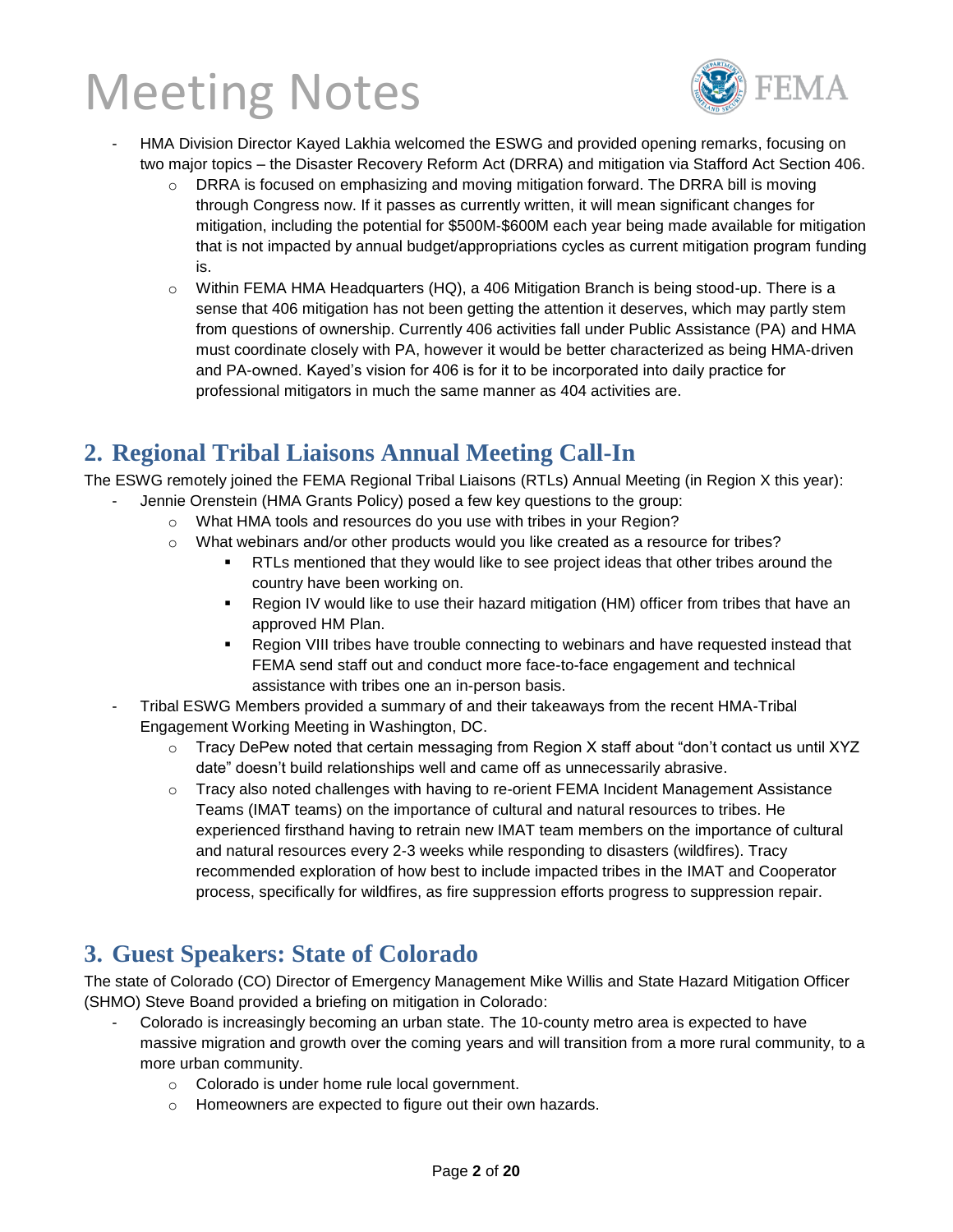

- CO SHMO noted that although the state has floods and fires and other known hazards, they mostly deal with flood, landslides, and wildfire hazards.
	- $\circ$  CO has invested about \$90M in mitigation projects, with an estimated ROI of \$360M-450M.
	- o CO currently has 80 mitigation projects.
	- o CO has undertaken 300 acquisitions.
	- o CO mitigation budget is about \$80M from state and federal sources.
	- o There are 6 mitigation team members.
	- o CO has two tribal communities: Ute and Mountain Ute.
	- $\circ$  CO is there to support them either on their own as an applicant or through the state as a subapplicant. CO offers technical assistance to them.
- In June a wildfire occurred in Silverthorne, CO. Over the course of years prior, CO had embarked on a series of mitigation projects. The wildland-urban interface (WUI) gave the firefighters a place to make a stand against the fire.
	- $\circ$  Over 500 people went home after that fire. That day, that fire is now barely talked about because the end result was that people stayed safe and got to return to their homes and lives as normal. The motto for CO mitigators is "we make nothing happen." Hazards having diminished impact on individuals or communities is a benefit of being well-mitigated and means they're more resilient.
- Mitigation has gone through the CO legislature recently (see "Colorado Disaster Emergency Act", Colorado House Bill 18-1394). The previous CO disaster act was light on mitigation, but now mitigation is a clear part of CO statute as a priority and key component.
- In 2013, \$3B dollars in damages occurred during a major flood event. It was the largest flood in the state since 1965. Highway 36 was rebuilt in 6 weeks.
- Last summer (2017), the CO SHMO was dispatched to California to support their work on wildfires.
	- o No PA worksheet could come through without 406 mitigation. The CO SHMO conducted QA/QC reviews. This practice is something the CO SHMO wants to bring into CO.
- Currently the state of CO is working toward Enhanced Plan Status for its State Hazard Mitigation Plan. However, there are challenges getting some grants management practices in place.
- The state of CO has a close working relationship with Region 8 one of the best relationships the CO SHMO has had in his government tenure.
- HMGP Post-fire is difficult because the state of CO has a lot of interest in this. The counties directly related to this are saying they deserve it first, but the rest of the counties indirectly impacted say "US TOO." The state of CO is allocating money out of the disaster fund to partner projects (e.g., matching in Pueblo County), but the question is how do we allocate funds fairly and equitably?
- CO has considered and explored using Advance Assistance in the past but may look at again in more earnest after the Enhanced Plan status is completed.
- CO noted being currently under-staffed but that they try to maintain a basic level of staff in mitigation during recovery, but that that can be challenging. There's a continuing interest in doing 406 mitigation and an ongoing commitment to staff grants compliance. The number one problem during recovery is that there can be large waves of staff burnout and turnover following a disaster.
- CO has two individuals with relationships with tribal partners, who go in-person to tribes to explain and discuss mitigation issues with them and identify if they have projects that they may want to pursue (e.g., HMGP Post-Fire). Sometimes tribes seem challenged by getting ideas through the project identification stage.
- In terms of partnering with others to supplement funds, CO sees that as both a gift and a challenge. Community Development Block Grant (CDBG) funding is interwoven and CO looks to leverage every federal dollar where possible.
	- $\circ$  This has forced CO to rethink everything in order to maximize the dollars and use funding efficiently. Sixty (60) acquisitions were done using combined funding, but everyone gets really upset over this money. There are multiple agencies and perspectives involved which can make it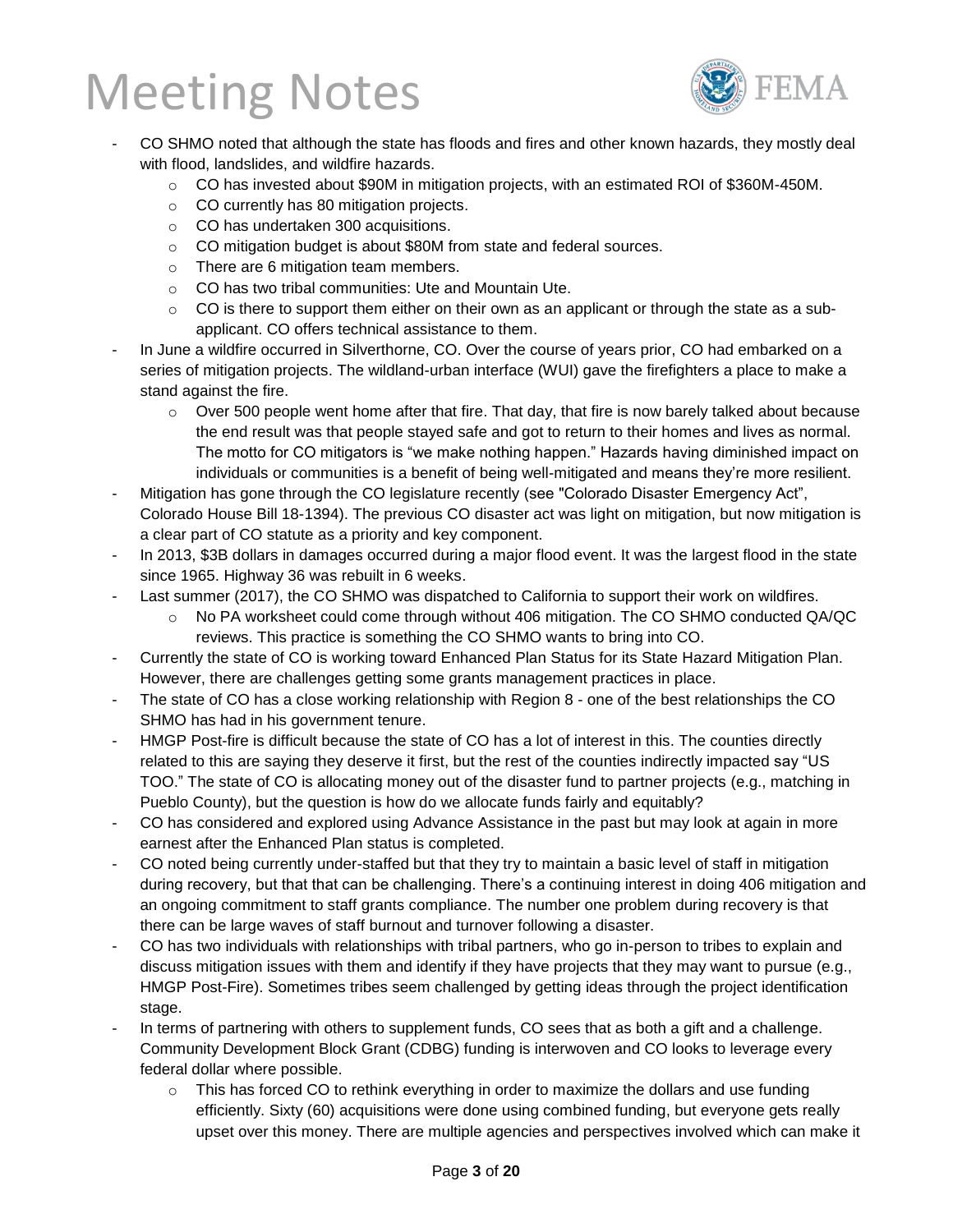

extremely difficult. For example, the Environmental Assessment (EA) by HUD did not meet FEMA requirements. Those kinds of efforts are difficult to go back and re-do.

o CO also partners with EPA, NRCS, SBA, and FHWA among others.

### **4. Guest Speaker: Chippewa Cree Tribe of the Rocky Boy's Reservation**

The tribal Hazard Mitigation Officer of Chippewa Cree Tribe of the Rocky Boy's Reservation provided a briefing on and answered questions about mitigation in the tribe:

- Richard has had experience working on behalf of the tribe for Individual Assistance, PDM, reimbursements, PA, and Benefit-Cost Analysis (BCA) efforts.
- How many individuals are in your department and how do you fund the position?
	- $\circ$  Richard is the only person in his tribe working on mitigation. Originally, his position was funded from HMGP state management costs, but he successfully lobbied for his tribe to continue his position and now he works under funding covered by indirect costs.
	- $\circ$  At one time, Richard had additional staff but as funding waned he has picked up more duties that once used to be delegated to additional staff.
	- $\circ$  This mirrors an experience echoed by other tribes which is that tribes feel like they're not given many funds to support positions and they feel like they're taking on the lion's share of the work.
- Can your tribe apply for EMPG funding?
	- $\circ$  Richard noted that the tribe can and has applied for EMPG funding, which they received roughly 4 years ago. The cost share was split 50/50, so the tribe covered \$25K.
- Tribe has had 3 direct disaster declarations in 2010, 2011, and 2013.
	- $\circ$  In 2013, the tribe went as a subapplicant under the state and that was a positive experience.
- **ACTION: Richard MacDonald will share some stories and examples of mitigation successes, and challenges in his tribe with HMA/the ESWG.**
- Regarding creative ways the tribe has looked at fund matching:
	- $\circ$  Richard noted that for a lagoon projects, the tribe received some funding from Bureau of Indian Affairs (BIA) and Indian Health Service (IHS) which was then used to match FEMA funding.
	- $\circ$  In terms of cultural and historic preservation, his tribe's EHP office developed cultural awareness video for construction workers who would do work within tribal lands or for tribal government.
	- o **ACTION: Richard MacDonald to share tribal cultural awareness video link/materials with HMA/the ESWG.**
- How can we (HMA/ESWG) improve communications?
	- $\circ$  Richard expressed general support for HMA communications and lauded the relationship he has with the state. They have weekly calls about next steps, which are helpful when they have a lot of questions about what is financially eligible.
- Richard highlighted that his tribe has a Tribal Employment Rights Ordinance/Office (TERO). This office employs a cost of doing business with the tribe, which is usually 5% of the cost of the project. This cost is a source of revenue generation for tribes for any construction work performed within tribal lands. This funding helps to keep Richard's department open and to ensure that projects are following the necessary rules.
- The tribe also has tribal hiring preference for large projects. They try to hire tribal first, and it may result in a TERO discount for some projects.
- Has the tribe done PDM projects unrelated to a disaster?
	- $\circ$  Richard noted that they've updated their HM Plan, but that they haven't been able to get followthrough on next steps. The money is available and waiting to be used.
- What tools and resources might be helpful?
	- o Richard noted that weekly calls with FEMA HMA have been very helpful, and that he'd like to see that for PA (e.g., touchpoint call every 1-2 weeks).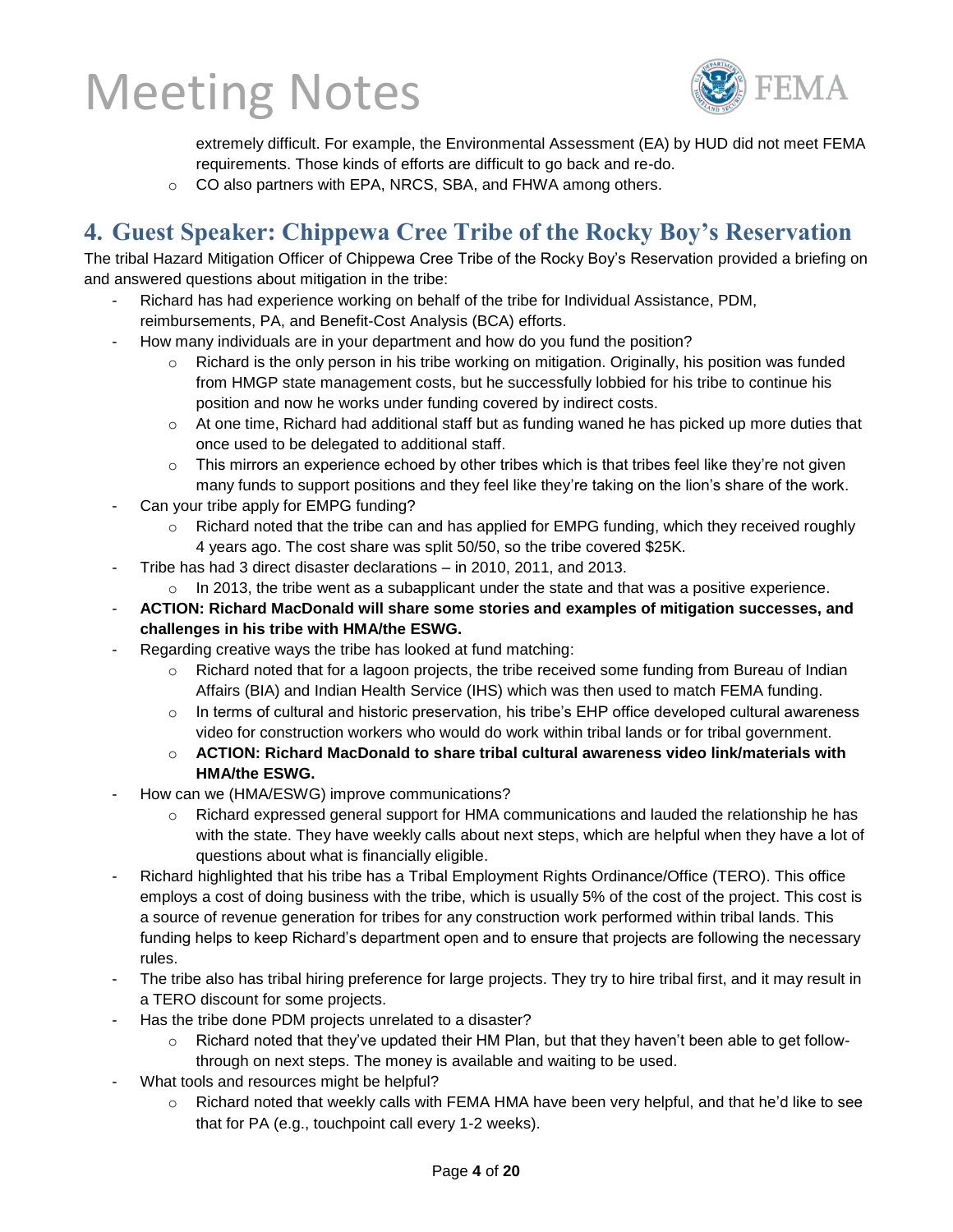

- $\circ$  Better coordination from PA. Currently no one is specifically assigned to help him/the tribe.
- o More calls and check-ins with FEMA to help clarify expectations.
- $\circ$  Communication is difficult, especially when people just don't return emails and other outreach.
- o Training FEMA puts on have been well-received.
- o **ACTION: HMA/ESWG to share link to HMA IdeaScale with Richard MacDonald.**
	- [https://fema.ideascale.com/a/ideas/recent/campaign](https://fema.ideascale.com/a/ideas/recent/campaign-filter/byids/campaigns/61038/stage/unspecified)[filter/byids/campaigns/61038/stage/unspecified](https://fema.ideascale.com/a/ideas/recent/campaign-filter/byids/campaigns/61038/stage/unspecified)
- o Tracy DePew recommended that Richard look at:
	- Going direct to DHS for EMPG funding and that the tribe could potentially have up to \$355K per year through that.
	- **Considering additional training opportunities through the Blue Lake Rancheria Resilience** Training & Innovation Center (RTIC).
	- **ACTION: HMA/ESWG to share link to Blue Lake Rancheria RTIC with Richard MacDonald.**
		- [https://www.fema.gov/news-release/2017/09/26/leaders-public-safety-fema](https://www.fema.gov/news-release/2017/09/26/leaders-public-safety-fema-honors-11-individuals-organizations-community)[honors-11-individuals-organizations-community](https://www.fema.gov/news-release/2017/09/26/leaders-public-safety-fema-honors-11-individuals-organizations-community)

### **5. HMA Updates**

ESWG Chair Karen Helbrecht and HMA Grants Policy Branch Chief Jennie Orenstein provided program updates:

#### **HMGP Funding for Building Code Enforcement**

- Puerto Rico has/had a total of 11 building code officials (78 municipalities).
	- $\circ$  If you don't have local capacity to enforce building codes for these large dollar projects, then it makes it difficult to actually build resilient infrastructure.
	- $\circ$  Assumption being made is that Puerto Rico and US Virgin Islands will adopt latest building codes and gradually assume the cost of staff over time. To get there, federal funding will start at 100% then slowly decreases to 0% over five years.
	- $\circ$  HMA wants to build capacity at the local level, especially by providing training.
	- o Unpermitted structures are not helping anyone and put many at risk.
- Are there ways to incentivize jurisdictions to maintain infrastructure and gain higher access or amount for FEMA funding?
	- $\circ$  Tom Hughes noted that substantial damage determinations could be paid for via emergency measures if necessary.
- Kayed Lakhia noted that few SLTTs had taken advantage of the fact that since May 2013 applicants don't have to wait for 6 months to get the HMGP lock-in. Instead, applicants can take 75% of any disaster estimate and use that as the floor for basing mitigation project identification processes.
	- o FEMA will accept 75% of any estimate as reasonable floor.
		- **Tom Hughes noted that Recovery Plans would need to be in place first if things are going** to be accelerated.
- There are jurisdictions and states that have a robust land-use.
	- $\circ$  The building code truly falls in the mitigation realm along with land-use planning (comprehensive plans) and the rebuilding process could be a lot stronger.
		- **EXECUTE:** Substantial damage estimates can be made early on.
- How can HMA incentivize mitigation in recovery? How do we turn it around?
	- $\circ$  Looking at some issues in Texas after Hurricane Harvey. There were homeowners that wanted to be bought out, they wanted to be done with the flooding on their property. However, the state wasn't completely prepared for or positioned to be thinking about doing mitigation the day after disaster.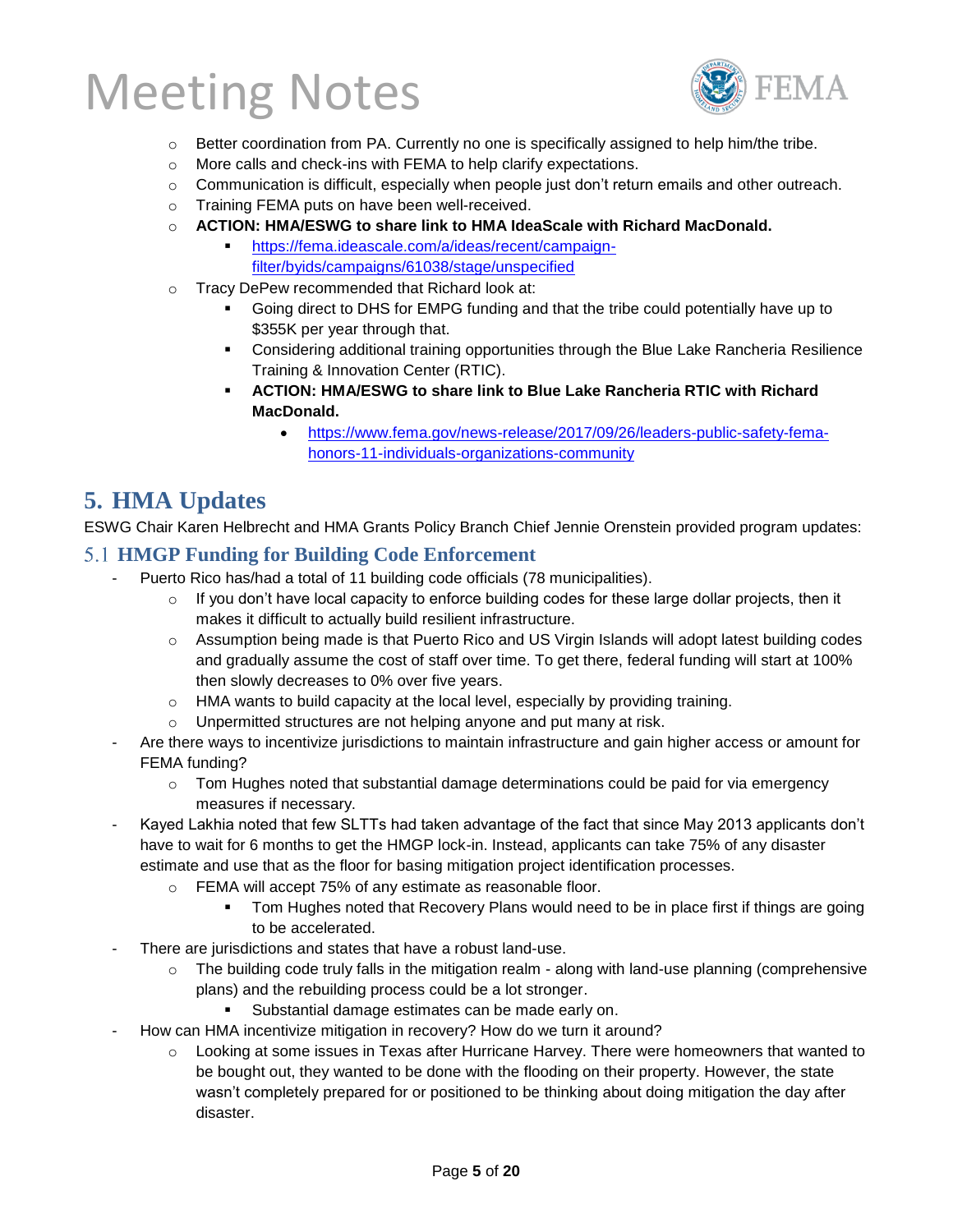

- o All communities should be thinking about mitigation during the preliminary damage assessment (PDA).
- $\circ$  Communities are encouraged to think about ideas for mitigation when the PDA is undertaken, or way before the event as part of the pre-disaster Recovery Plan.
	- Tom Hughes noted that Pennsylvania has/can develop templates at the state level for counties to use as starting points.
	- However, it would be good to consider also how to pay for the development of those Recovery Plan(s). Several avenues for that are Homeland Security Grant Program (HSPG), EMPG, and PDM funding.
- Additional issues complicating the process to expedite mitigation include:
	- o Capacity and capability at state/local levels
	- o Matching funds
	- o Getting appropriate political support

#### **General**

- HMA asked if getting money faster to applicants is really the biggest problem that needs to be solved.
	- $\circ$  ESWG members noted that often the biggest issues are with capacity at the SLTT level.
- All federal agencies need to be on same page everyone needs to be at the table, even though there may be different constraints on funding.
	- o The JFO should help manage this and help explain what funding options are available and how they can overlap.
	- $\circ$  Multiple federal resources work together to figure out ways to leverage funding opportunities, working with USACE Silver Jackets is one example.
- When there are substantially damaged properties involved, HMA needs to fast track.
	- o Mitigation component making it more comprehensive.
	- State legislators can be strong advocates if you get out in front and get them on-board.
- Interesting article about work FEMA is doing with mapping technology in the context of significant events:
	- o <https://www.ll.mit.edu/news/new-technology-aids-hurricane-response>
	- o

#### **Fire Management Assistance Grant (FMAG) Program, Reimbursable Grant**

- FMAG grants are the most common declaration grants.
- HMA has been reaching out via the Regions and Regional Tribal Liaisons.
- Two webinars are currently being planned and will be communicated, recorded, and posted publicly on HMA website:
	- o One webinar on Tuesday, June 19 for state and tribal stakeholders
	- $\circ$  Another webinar will be held on Thursday, June 21 specifically for tribal stakeholders.

### **Natural Hazard Center Session Report Out**

Tom Hughes provided a brief update of the recent 2018 Annual Natural Hazards Research and Applications Workshop. Since 1975, the Natural Hazards Center has hosted the Annual Natural Hazards Research and Applications Workshop. Today, the Workshop is attended by over 500 federal, state, and local emergency officials; representatives of nonprofit and humanitarian organizations; hazards researchers; disaster consultants; and others dedicated to reducing risk and alleviating the harm from disasters.<sup>1</sup> Several key points and questions were highlighted for the ESWG:

l <sup>1</sup> https://hazards.colorado.edu/workshop/2018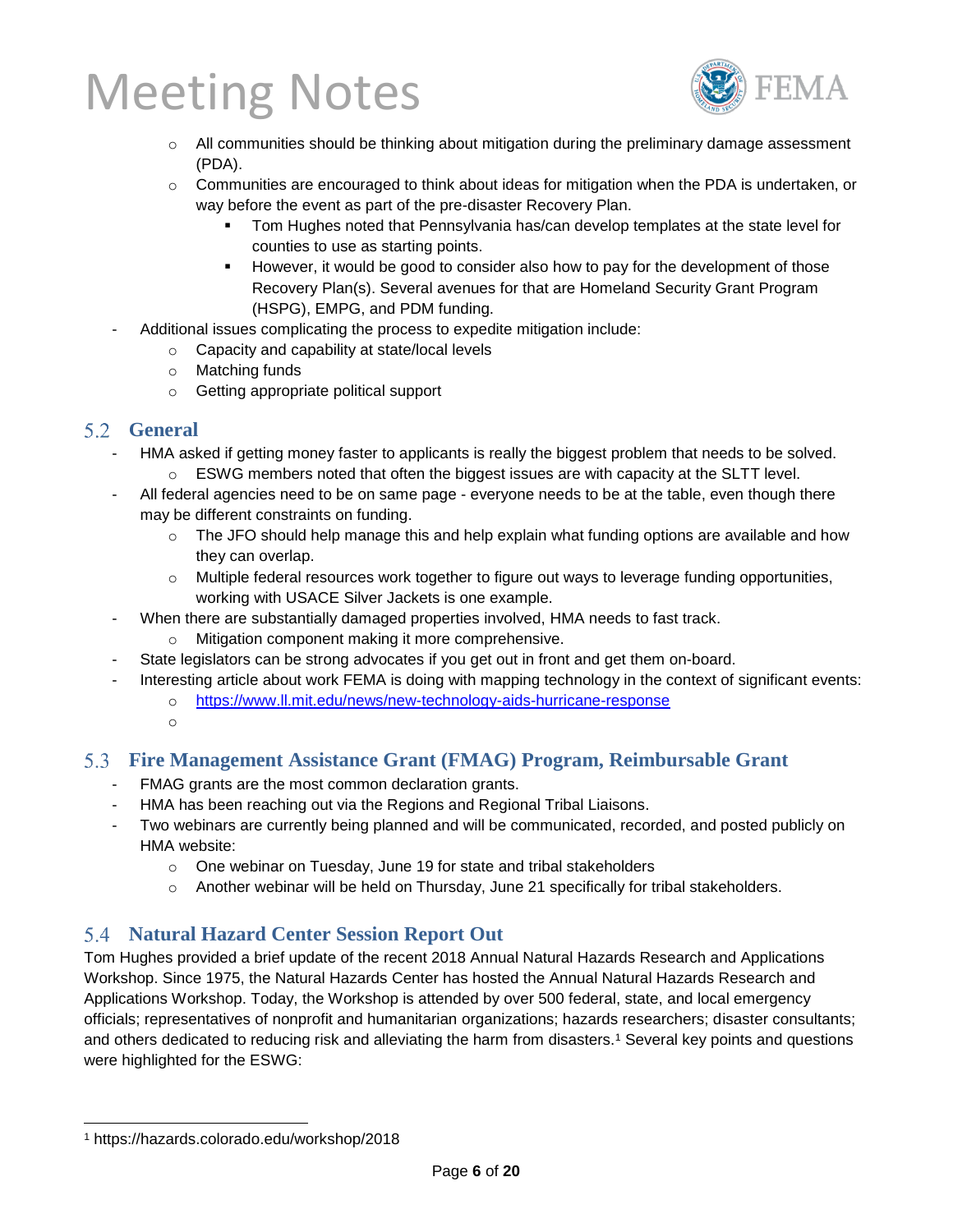

- Workshop has a clear emphasis on integrated collaboration, including working toward providing broad access to recovery resources.
	- $\circ$  A challenging question to reflect on is does everyone have equal access to recovery resources? This question contributed to the development of survivor rights, which emerged in the aftermath of Hurricane Harvey. More information on this concept can be found at the link below, which includes the audio of the keynote presentation from John Henneberger on how to bridge the divide in the communication.
		- <https://texashousers.net/2018/07/09/disaster-recovery/>
- The four identified Survivor Rights are:
	- o The right to choose;
	- o The right to stay;
	- o The right to equal treatment; and,
	- o The right to have a say.
- How do we take the mindfulness post disaster into advocating pre-disaster?
- How do we get people to think about pre-disaster?

### **6 HMA External Scan**

ESWG Members reviewed the results of the 2016 HMA External Scan and discussed how the identified trends match with what ESWG members are experiencing or seeing today. What trends have changed? Which are now more relevant? Are there other things that have arisen that are more important (e.g., infrastructure)? Which trends have the highest priority now? Which trends have the highest impact now?

- One recommendation was to shift language of "damage" to "impacts," and similarly to change "risks" to "risks and impacts."
- ESWG tribal members raised the issue that natural resources for tribes are cultural resources and that assigning a dollar value for remediation or payment quickly insults the inherent cultural value of those resources from the tribal perspective.
	- o **ACTION: HMA to schedule and facilitate conversation about inclusion of the value/significance of cultural resources, particularly for tribes, in the BCA as precalculated benefits.**
- Also of note is that risks in urban areas are different risks and that protecting developed and nondeveloped areas require different approaches to mitigation.
- Suggested addition: highlight and add-in a new trend around bioengineering and green infrastructure.
- Suggested addition: address acceptable uses of open space and ways.
	- $\circ$  Specifically, how can applicants make sure allowable uses are contemporary? Will HMA allow applicants to make that judgment call?
- Suggested change: move "Extreme Heat, Drought, Wildfire, Flood" to Tier 1, given the increased risk and impacts of wildfire, urban wildfire, and resulting smoke and/or health risks.
- Suggested addition: prescribed burn.
- Suggested addition: Challenges working with communities with limited capacity and/or capability.
- Suggested addition: Co-benefits for items such as safe rooms which can withstand tornados but also but used to prevent active shooters (e.g., at schools).
- Suggested addition: Explore Advance Assistance for using LiDAR and technological updates.
	- $\circ$  Think about how technological improvements can help us to do recovery and substantial damage assessments faster.
- Suggested change: Move "Private Sector trend" to Tier 1.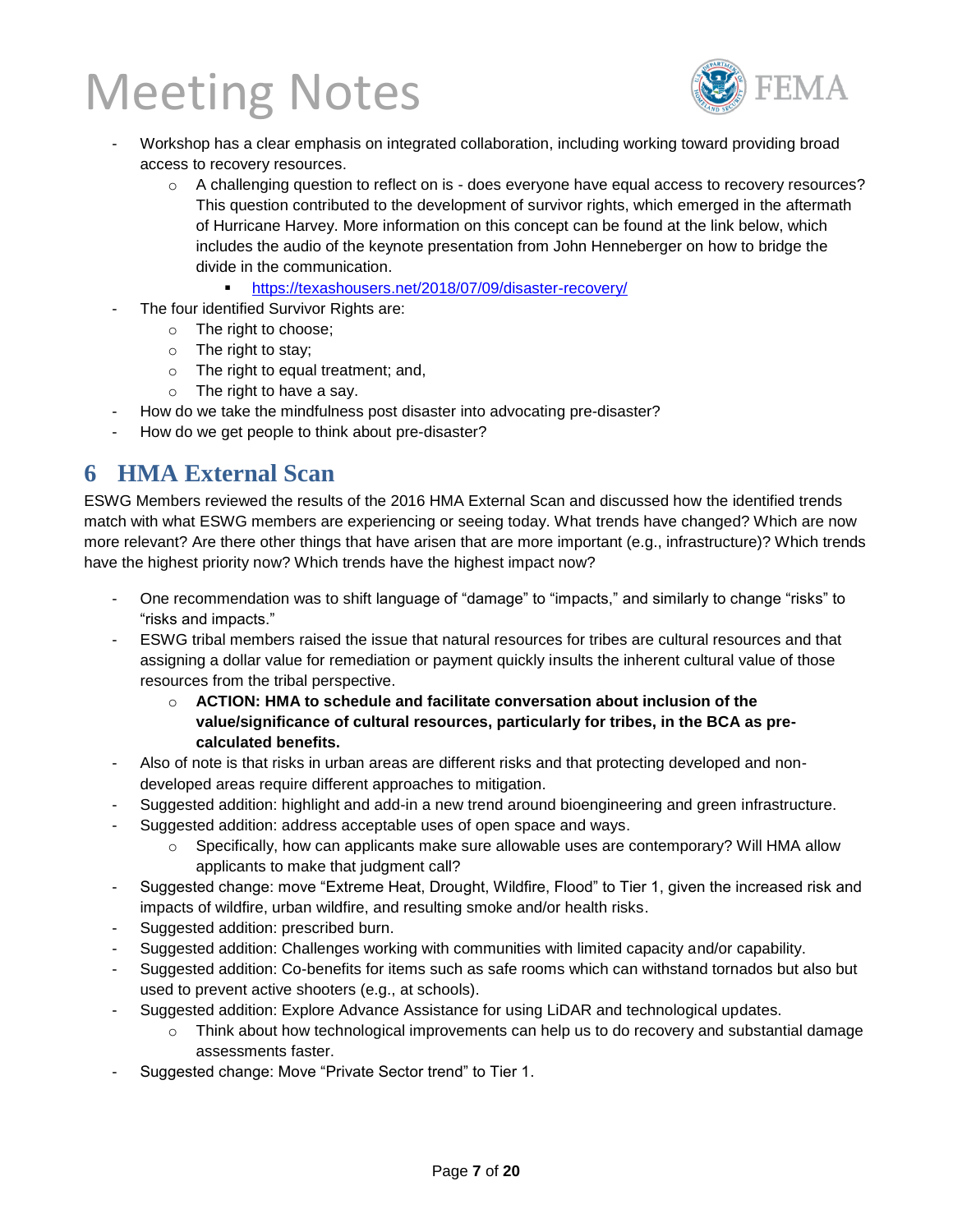

### **7 FEMA Strategic Plan**

ESWG Members discussed the FEMA Strategic Plan 2018-2022 and the stakeholder input process experienced by a few ESWG members. ESWG members who participated in the process highlighted a few observations and open questions:

- How does the whole community, but FEMA in particular, incentivize people to close the insurance gap?
- How do we maintain and communicate transparent expectations?
	- o There's an element for everyone of personal responsibility.
	- o Additionally, tribal ESWG members want to know more about what the rollout of FEMA Integration Teams will look like for tribes and when they will occur. Little information has been provided to date on this.
- Also noted was the maturing and maintenance of the National Disaster Recovery Framework, and the growing need for funding to support training and exercises.

Additionally, the ESWG reviewed the FEMA Strategic Plan Goals and Objectives and identified how each HMA ESWG Work Stream aligns with the various objectives. ESWG Members also decided to include reference to and alignment with FEMA Strategic Plan Goals and Objectives when new ESWG work arises.

| <b>ESWG Work Stream</b>                                                       | FEMA Strategic Plan 2018-2022<br>- Alignment                                      |
|-------------------------------------------------------------------------------|-----------------------------------------------------------------------------------|
| 1. Individual ESWG Member<br><b>Outreach with Stakeholders</b>                | Objective 1.2<br>Objective 2.2<br>Objective 3.1                                   |
| 2. Mitigation Core Competency<br>and Skills Analysis                          | Objective 1.4<br>Objective 2.1<br>Objective 3.1                                   |
| 3. Advance Assistance<br><b>Outreach and Education</b>                        | Objective 1.1<br>Objective 3.1<br>Objective 3.3                                   |
| 4. Tribal Engagement and<br><b>Communications</b>                             | Objective 1.3<br>Objective 1.4<br>Objective 2.1<br>Objective 2.4<br>Objective 3.3 |
| 5. Annual Hazard Mitigation<br><b>Stakeholder Workshop</b><br><b>Planning</b> | Objective 1.4<br>Objective 2.1<br>Objective 2.4<br>Objective 3.4                  |
| 6. Online HMA Knowledge and<br><b>Support Forum (IdeaScale)</b>               | Objective 1.4<br>Objective 2.2                                                    |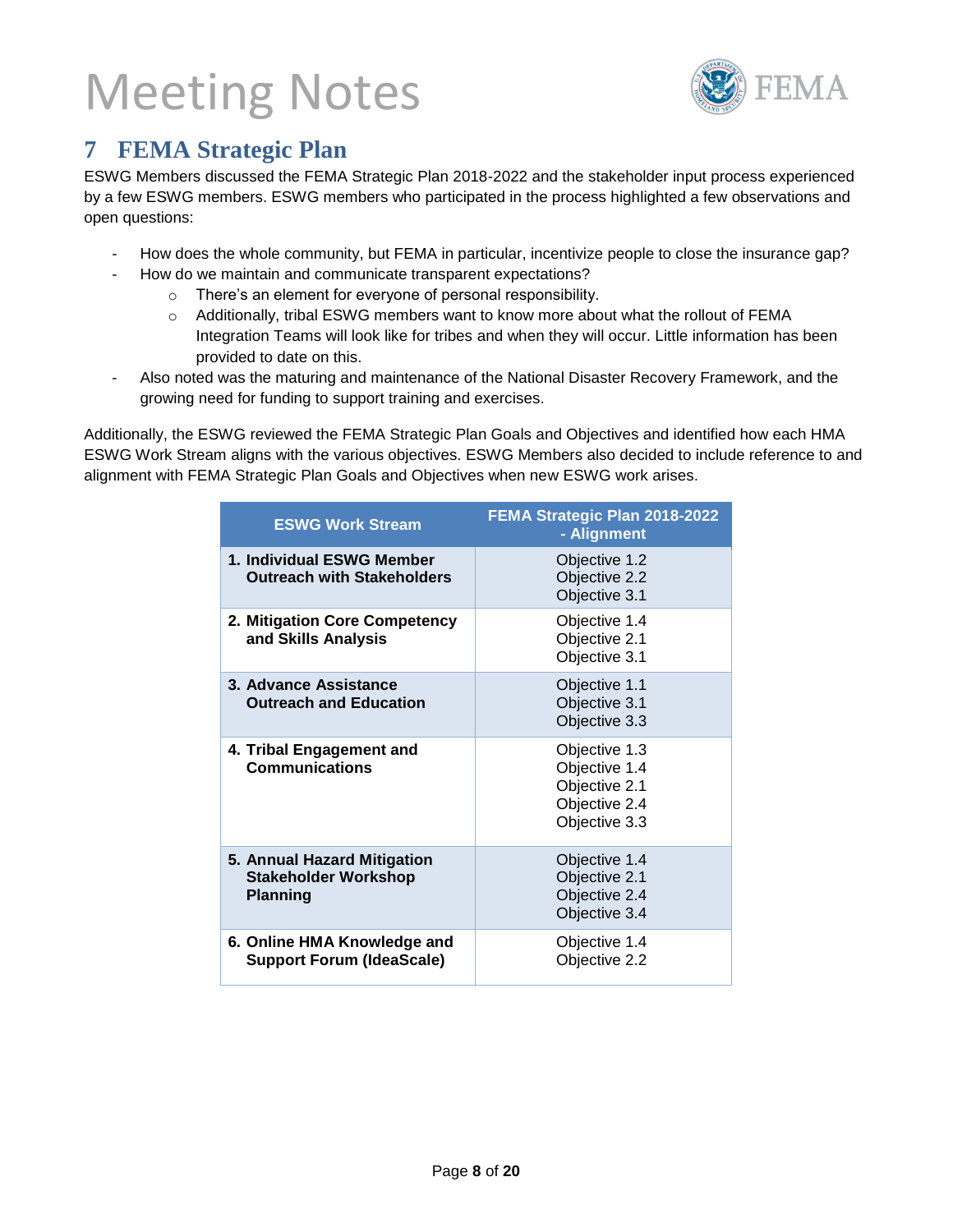

### **8 HMA Guidance**

ESWG Members shared feedback, particularly around usability and language, on the HMA Guidance:

- There is an inherent tension that plays out with information included (or excluded from the HMA Guidance) – the tension lies in finding the appropriate balance between being prescriptive and allowing for flexibility.
	- $\circ$  ESWG members noted that it would be helpful to distinguish information that's flexible at the Regional level or by SLTT jurisdiction.
	- $\circ$  Some of the issues are more Regional issues, which lead to the push for Regionally-specific guidance due to the way the program guidance is being administered.
		- Some Regions would like to see more cultural and geographical impacts.
	- $\circ$  Some ESWG Members noted that if HM Plans are going to be reviewed at the Regional level, then it would make sense that the Guidance would also be more Regionally-specific. In essence, some Regions and stakeholders are looking for more certainty.
	- $\circ$  Some ESWG members requested more flexibility based on jurisdictional type and the hazards they face. Regardless, ESWG members requested that HMA clarify what is and what is not up for applicant interpretation.
		- What's standard in duplication across HMA programs? How should the states interpret it? What is allowable?
- HMA is looking to incorporate updates from memos, other issued policy clarifications, guidance, and changes since the HMA Guidance was last updated in February 2015.
- ESWG members encouraged HMA to consider emphasizing the importance of documenting decisions throughout the process, and for all stakeholders.
- Another recommendation was for HMA to review the HMA guidance carefully and crosswalk with updates to the Code of Federal Regulations (CFR), and to include links to the relevant sections.
- HMA ESWG member requested HMA include more guidance and direction on Applicant Administrative Plan, even if this direction came as a fact sheet or checklist that would be helpful.
- HMA HQ was encouraged to incorporate the Regions more into this process, since they own the relationships with applicants (states and tribes) and will have heard feedback as well.
	- o Another recommendation was to bolster the HMA Guidance Addendum, as a means to help the Regions have consistency in program implementation.
		- But at the tribal or state level you must decide the program requirements.
- Wildfire guidance needs to be updated.
- How should HMA handle totally new ideas?
	- $\circ$  HMA may need a box to capture these so they can become a brand-new item or project.
- HMA is reviewing the full suite of products and resources (job aids, fact sheets, FAQs, etc.) is conjunction with the HMA Guidance update.
	- o Some resources should be triaged by their relevance to specific project types.

### **9 ESWG Membership Transition**

ESWG Members discussed plans for the upcoming transition of some ESWG members rolling-off and new members rolling-on in 2019:

- Members rolling-off should help orient and support new members rolling-on, independent of SLTT group.
	- o State member rolling-off: Miles Anderson (State of FL)
		- Sarah White may also potentially roll-off by the end of 2018
	- o Regional members rolling-off: Donna Boreck (Region VIII), Dorothy Cook (Region VI).
	- o Tribal member rolling-off: TBD based on pool of applicants received.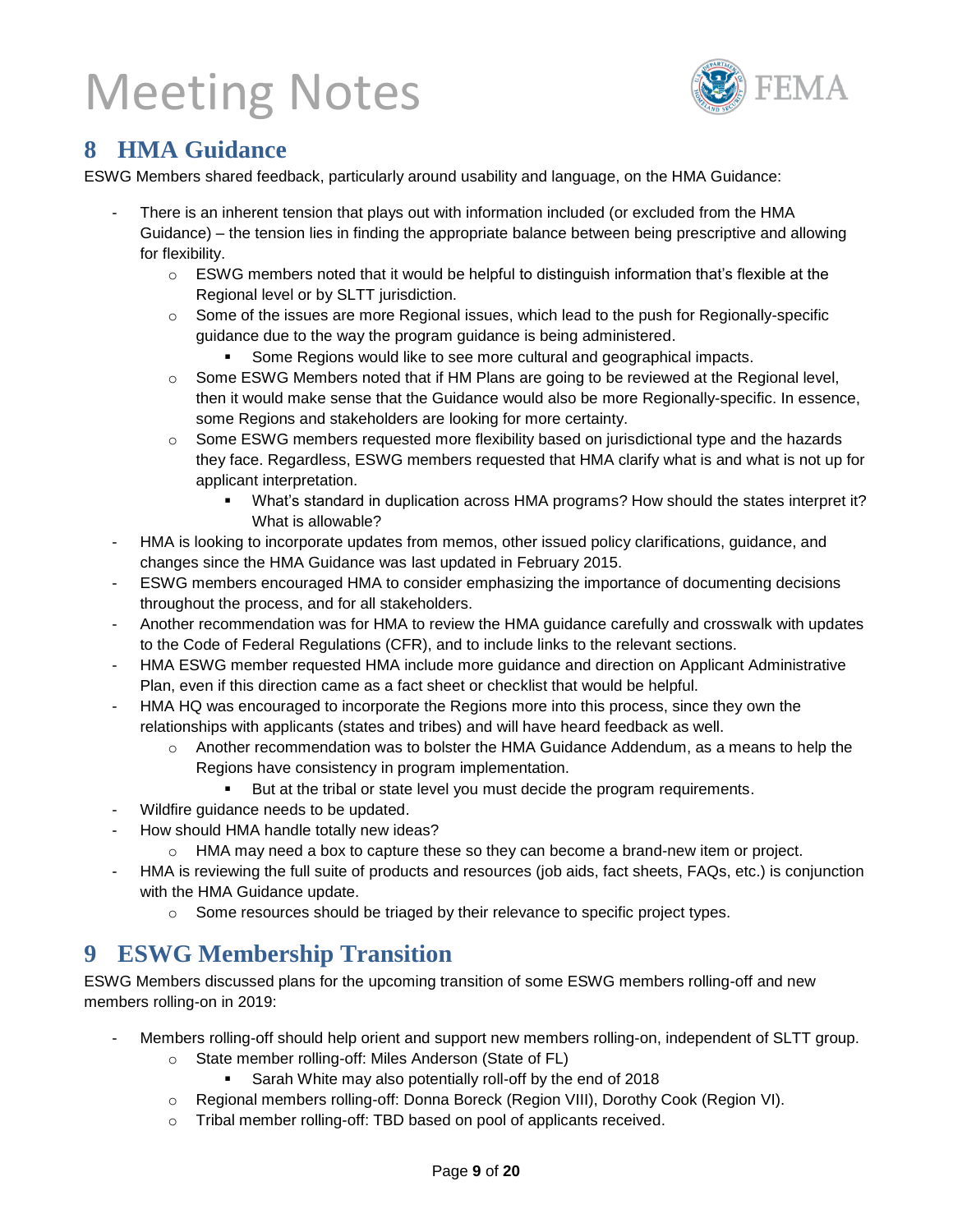

- o Local member rolling-off: TBD**, ACTION: Chris to follow-up with George regarding his interest and availability to stay on ESWG.**
- o FEMA HMA HQ chair rolling-off; Karen Helbrecht, Jennie Orenstein will be the new ESWG chair.
- Materials to share with new members as part of roll-on process;
	- o HMA ESWG Member Directory
	- o HMA ESWG Charter (most recent)
	- o HMA ESWG Work Streams Roster
	- o HMA ESWG Key Meeting Notes (18Q2, last in-person, last virtual)
	- o HMA ESWG travel FAQs/guide
- Materials shared with new members should be in conjunction with, not replacement of, member-tomember handoff.
- Prep call when joining and prior to first meeting is helpful, but things will begin to materialize once inperson relationships are started.
- ESWG members emphasized the diversity of Regions in the new member selection process.
- ESWG members rolling-off will become 'alumni' who the ESWG can regularly reach out to for input or to keep folks in the loop regarding the latest and great information from HMA. Alumni will also continue to build the broader HMA network.
- Additional next step: **ACTION: HMA ESWG Support to gather and share handoff materials package or a briefing book that can be handed over from outgoing members to incoming members, in addition to pre-meeting communications.**
- Application Distribution.
	- o **ACTION: HMA HQ to send out HMA ESWG Membership Application 2018 via the FEMA Weekly bulletin, to the FEMA Regions directly, and to the FEMA Regional Tribal Liaisons.**
- Application Selection emphases: willingness to manage; willingness to share thoughts, and provide honest feedback

## **10 ESWG Work Stream Brief-Outs**

#### **Mitigation Core Competency and Skills Analysis**

Tom Hughes provided a brief update on the status of tasks about and led discussion on this work stream:

- There is still interest in pursuing an introductory "New mitigator" / "HM101" entry-level training on how to be a professional mitigator. Content would include information such as, but not limited to:
	- o Grant management process and cycles
	- o Project management
	- $\circ$  Advice on how to conduct outreach and education in order to get projects moving
	- $\circ$  Overview of political aspects (e.g., highlighting how staffs can be helpful resources)
		- Staffers won't call the FEMA Region, they're more likely to reach out to SHMOs directly with inquiries.
	- o Identification and sharing of available and useful resources –Tom noted that the following areas may include the kind of content that ultimately goes into a course:
		- What are good resources that you should have?
		- What courses are already out there, and how do they still align with or overlap with what this course might look like?
		- What handouts / job aids would be most helpful
		- Potential idea for consideration: include a resource page designed for SHMOs on the FEMA site
		- **Mapping**
		- Risk analysis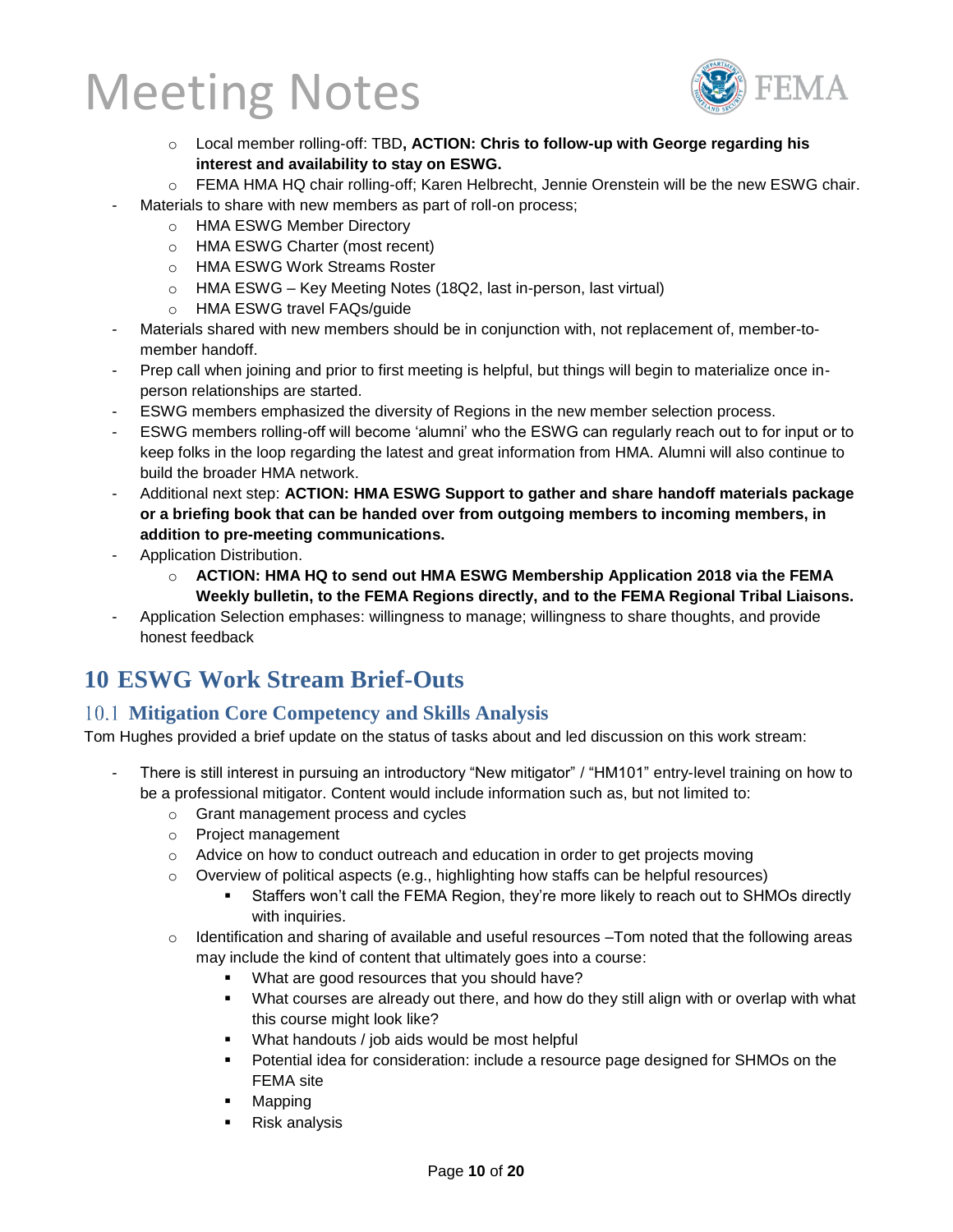

- What do SHMOs and THMOs need in order to be brought up to succeed?
- Guidance around capacity building and managing time
- Job descriptions: hazard mitigation manager, hazard mitigation project officer
- Opportunities for peer support and training, particularly for questions during closeout
- o **ACTION: Tom and Karen/Tara Seibold (HMA Grants Data & Analytics) will be responsible for next steps regarding course development include:**
	- Creating a list of what content would actual go into the course and resources that could be used to develop the course
		- For example, how would the content differ for new mitigators from refresher for more experienced mitigators? This distinction could lead to basic and advanced level courses in a series.
	- Clarifying the delivery mechanism for the course
	- Developing a work plan and who will be responsible for what
- NOFO FY18 Feedback
	- $\circ$  An ESWG member highlighted that since the release of the FY18 NOFO information, communications with their particular Region have not been particularly collaborative or inviting. The ESWG member received notification via two emails that the stakeholder shouldn't call the Regional HMA staff until the Region has had a chance to complete some large set of work and then Region will call)
	- o Capacity issues at Regional and state level
	- o Part of the curriculum could be around building capacity

#### **Advance Assistance**

Sarah McGarvey provided a brief update on the result of discovery research for Advance Assistance (AA):

- In 2017, the ESWG identified a desire to see FEMA communicate more clearly about how Advance Assistance works and how it can be used in application development.
- Between April and May 2018, 17 individuals across 8 Regions were interviewed about their experience with Advance Assistance or about their perception of it if they were not familiar with it firsthand. All Regions except for Regions 7 and 9 were represented.
	- $\circ$  8 SHMOs (or State reps), 4 Regional HMA Branch Chiefs, and 5 Regional HMA Staff.
- Interview Guides were created to facilitate the interview process both in order to keep interviews consistent and gather measurable rankings and outcomes.
- The interview responses were confidential, so people could speak freely.
- Several key themes/trends were identified.
	- $\circ$  Trend 1: Limited Funding Advance Assistance reduces available HMGP funding for other projects
		- The issue of how Advance Assistance impacts the funding of projects, or in other words, reduces the amount of dollars that could be used for projects was a recurring theme in interviews with stakeholders. Advance Assistance funding comes from the overall or general HMGP pool of funds referred to as the "ceiling." Since funding is often oversubscribed (i.e., there are more projects submitted than can be covered with available funding), some applicants find it hard to justify reducing HMGP funding available for other projects within the ceiling.
		- Even when it can be justified, it may be a perception or optics issue for the Applicant when ranking projects.
		- **.** Interviewees pushed for funding to be pulled from other sources (i.e., PDM and FMA), and noted that Advance Assistance utilization was also impacted by state match policies and often lengthy procurement procedures. After the interviews concluded, FEMA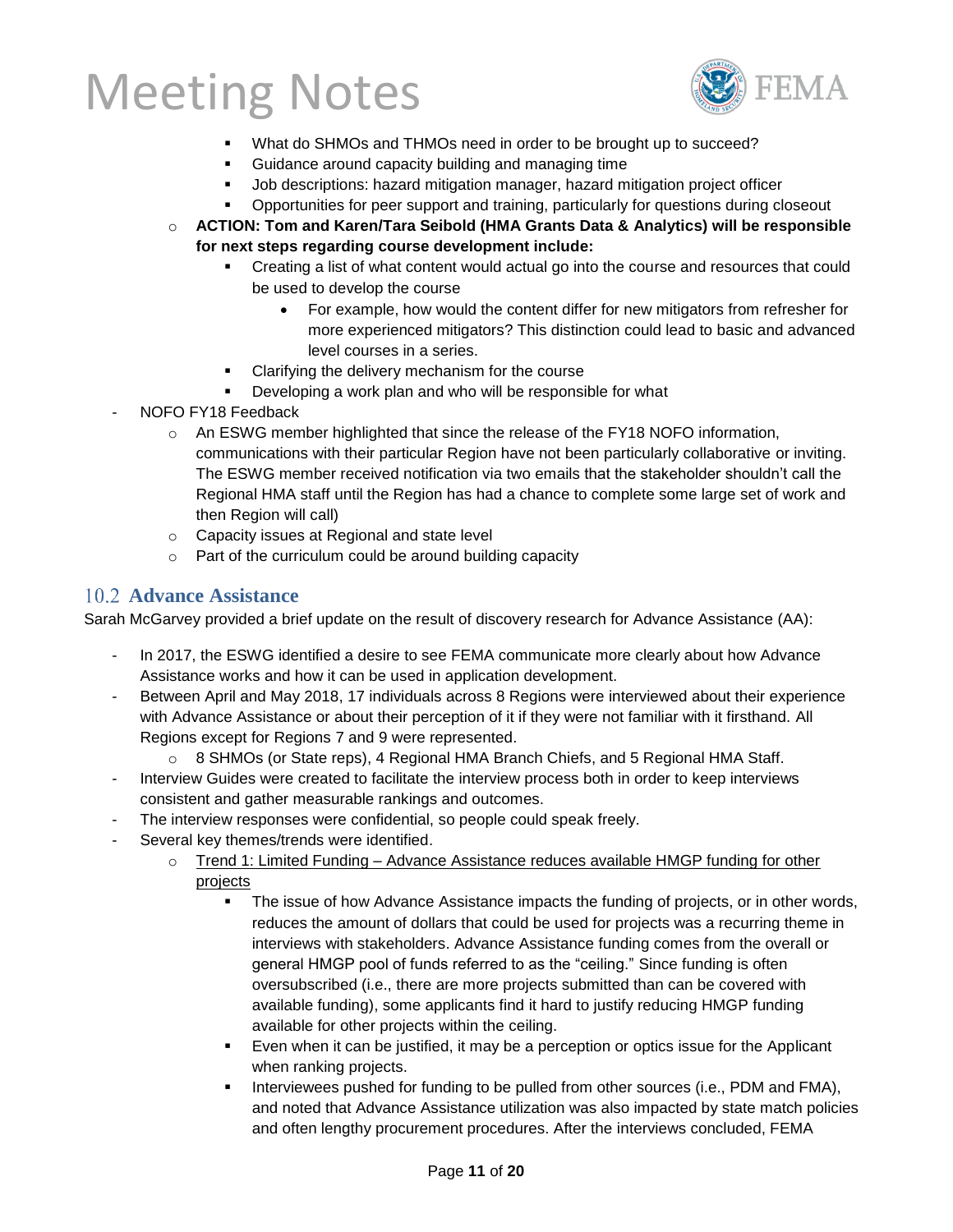

announced Advance Assistance funding will be available via FMA and PDM for the fiscal year 2018 (FY18) HMA application cycle. Specifically, the following changes were made for Advance Assistance funding in FY18:

- FMA: Up to \$100 thousand per applicant, with a \$2 million national cap
- PDM: Up to \$200 thousand per applicant, with a \$25 million national cap
- For both FY18 PDM and FMA, an application for Advance Assistance must be submitted in a planning sub-application with an eGrants code of 904.2.
- o Trend 2: Lack of experience, best practices, and data sharing.
	- AA has not been used by many applicants nationwide. This limited pool of applicants experienced with AA has resulted in a lack of expertise, best practices, and data sharing. Multiple interviewees highlighted that limited experience with AA leads to the lack of best practices and data sharing, in addition to other factors.
	- **EXECTA Stakeholders expressed diverse opinions as to how and when they should utilize** Advance Assistance, and many expressed confusion as to the limitations of the program, particularly in regard to the specific projects that are uniquely suited for their Region or geographic area.
	- Some people did not see the difference between AA, the 5% initiative, phased projects, and potential overlaps with management costs.
- o Trend 3: Outdated materials in various places and the need for new/refreshed resources
	- The outdated AA materials yield a number of challenges for stakeholders looking to learn more. These challenges include:
		- AA information located in multiple, disparate places without reference to other available materials.
		- Current AA materials can be confusing to find.
		- Some existing AA resources are inaccurately titled or lack clear distinction.
		- Other AA materials are no longer aligned with the most recent guidance from HMA.
	- Ultimately, outdated and hard-to-find materials add confusion for stakeholders searching for answers to AA questions on FEMA.gov.
- o Myths and Misconceptions
	- These encompassed the gamut of: Who, What, When, Why
	- A few include:
		- Locals cannot use AA. The applicant sponsors one application for AA, but it can support many subapplicants. This relationship is sometimes hard to articulate for both FEMA and the applicant.
		- HMA could provide an example of how to show frontloading EHP with AA for historic districts with GIS mapping.
		- Overlaps (including similarities and differences) with management costs, phased projects, and the 5% initiative.
		- Projects cannot be submitted after 30 days. This is not accurate. Some thought projects have to be submitted within one month. Procurement processes take longer than one month.
		- Someone thought funding was capped at 7%.
		- Is funding taken away if the project is not feasible? No.
		- Do projects that use AA have to be submitted under this DR cycle? No. They can be submitted under this DR or other future funding streams.
- Recommendations and next steps under consideration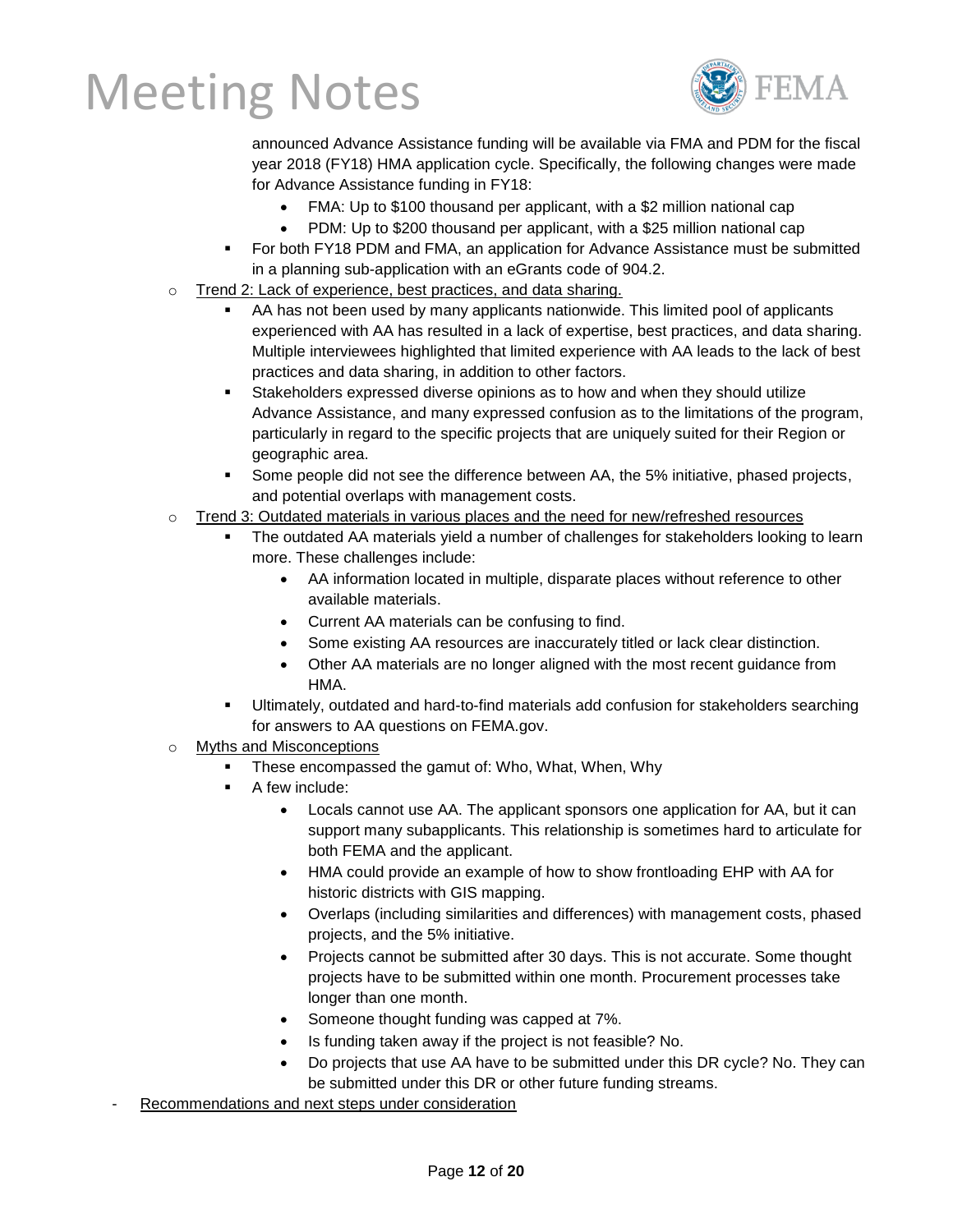

- o Update AA-related content in HMA Guidance, applicable HMA job aids, Advance Assistance FAQ, and sample HMA Advance Assistance application.
- $\circ$  Common request: Provide a completed sample AA application populated with budget, milestones.
- $\circ$  Show overlap and differences with management costs, the 5% initiative, and phased projects.
- o Additional options may include:
	- Webinar learning opportunities
	- **Panel discussion at HMA Workshop to share best practices and to identify helpful** examples for updated job aids
	- Update website content with simplified information, callout boxes, videos etc.
- o **ACTION: Once materials updated/refreshed, HMA HQ to provide link to existing AA resources for ESWG members interested in learning more**

#### **Tribal Engagement and Communications**

Tribal ESWG members provided an update on recent and ongoing efforts related to HMA-Tribal engagement:

- In late June 2018, a working session was held in DC to:
	- o Clarify tribal engagement objectives
	- o Articulate a vision for success
	- o Identify and analyze key stakeholders and partners
	- o Gain a shared understanding of the challenges tribes encounter with HMA tools, resources, and general program requirements
	- $\circ$  Gain a shared understanding of the constraints HMA encounters with providing HMA tools and resources to tribes, such as issues with:
		- Capacity
		- Resources
		- **•** Power/authority
		- Knowledge and usability of HMA programs
		- Cultural understanding
	- o Identify key information tribes need in order to be successful with HMA
	- o Inventory existing or gaps in HMA tools and resources that would be beneficial to tribes
- Several key questions also emerged from discussion, such as:
	- $\circ$  How can HMA leverage and improve communication with tribes, without having to solve for all federal-tribal relationships?
	- $\circ$  What tools already exist that can be easily transferred and promoted to tribes?
	- o To what extent are tribes included in State Administrative Plans?
	- $\circ$  How best can HMA encourage tribes to utilize and spend money that's already been set-aside?

#### **Online HMA Knowledge and Support Forum (IdeaScale), Phase 2**

Nicole LaRosa provided an update on recent and ongoing efforts related to HMA Grants IdeaScale forum:

- Now that the HMA Grants Forum is live, how does the ESWG want to pivot on what comes next? How does the message get out there?
	- o Also worth considering is the question: what is the ESWG messaging trend? Is it, we have this product and how do we get the word out on it? Or something else?
- Tracy recommended sharing some information identified during the HMA-Tribal Engagement Working Meeting, particularly information around some of the tribal partners. That information could provide general utility as public information and for some individuals in other agencies.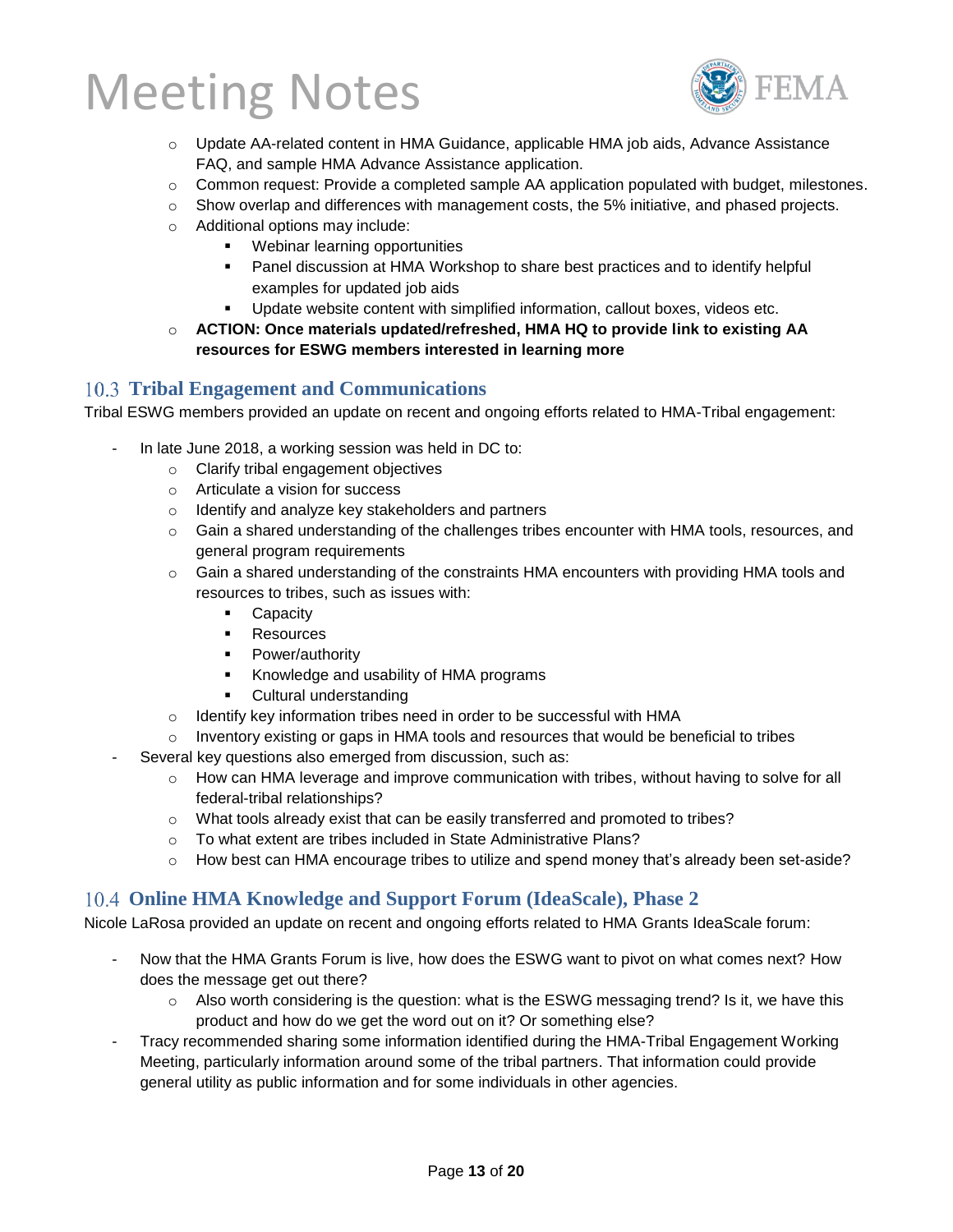

- Nicole also noted that sending out information once and then not following-up again on that same information is not effective, sending the same message multiple times or from multiples sources is expected to yield better results. The challenge lies in encouraging various stakeholders to consume the information being pushed out. Some stakeholders/partners identified who might be able to share the mitigation message include:
	- o American Planning Association (APA)
	- o American Public Works Association (APWA)
	- o Association of State Floodplain Managers (ASFPM)
	- o Community Rating System (CRS) working groups
	- o Community wildfire preparedness individuals
	- o Existing HMA paid-partners
	- o HAZUS working groups
	- o Higher education emergency management programs
	- o National Academies disaster roundtables
	- o National Fire Protection Association (NFPA) Firewise USA Program
	- o Natural Hazards Conference
	- $\circ$  Pacific Northwest Economic Region (PNWER) focused on tourism, infrastructure, power, trade, resilience
	- o ShakeOut (for seismic)
	- o Vocational / technical schools
	- Ideas for what else should be addressed in phase 2:
		- o Identify and recruit peer moderators and contributors
		- o Develop easy-to-follow rules of engagement for who should respond to which posts on IdeaScale, particularly for questions that only FEMA could/would respond to or that moderators might not sure how to respond.
			- For example, what if someone in FEMA Region 6 poses project eligibility questions. Is FEMA HQ monitoring or are Regional members expected to respond?
			- While part of this would be dealt with from peer-to-peer networking, it would be beneficial to capture when someone from FEMA HQ should jump in, if at all.
		- o Continue developing content
			- ESWG should try to put topics up once a month or so
			- Mitigation projects should start going up

### **11 ESWG Involvement in Streamlining the HMA Application Process**

ESWG Members discussed how to move forward with the proposed work stream to streamline the HMA application process:

- After going through articulating the perceived/desired scope and outcome of this work, the ESWG came to consensus that more information is needed about the broader FEMA Grants Management Modernization (GMM) effort before specific work can be scoped out accordingly.
	- For now, the HMA ESWG will serve as a sounding board for GMM, where appropriate and feasible.
- Three clear next steps:
	- o Step 1: **ACTION: Get tribal ESWG members looped into the next GMM meeting**
	- o Step 2: **ACTION: HMA HQ to obtain a better understanding of the timeline and where GMM is in the overall requirements-gathering process for HMA programs, and share with ESWG**
	- o Step 3: **ACTION: FEMA HQ to prepare a brief on GMM to ESWG either at Q4 or earlier, as needed**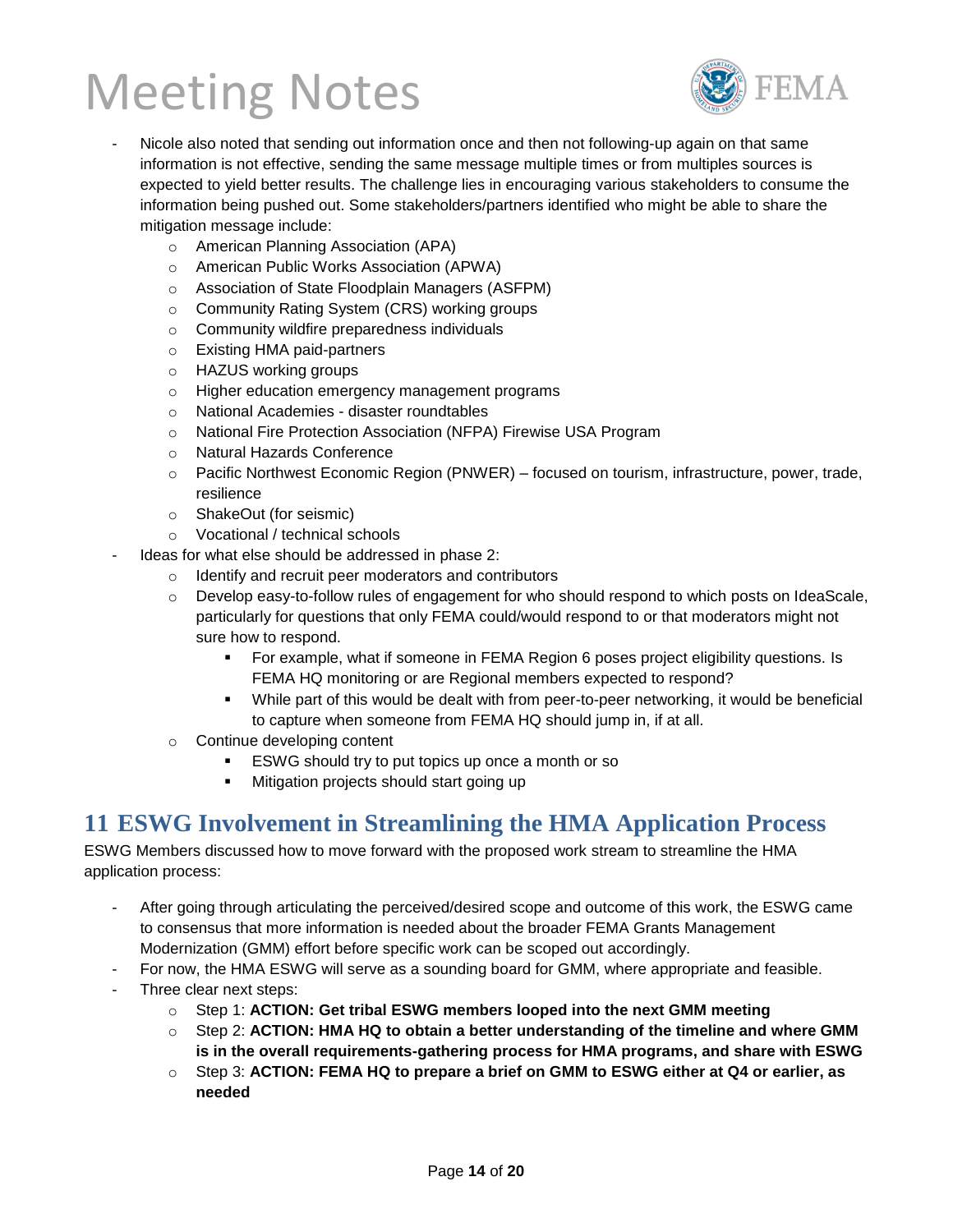

### **12 Mitigation Project Site Visits**

ESWG members visited multiple mitigation projects in the Denver/Boulder, CO area:

- Project #1: Pedestrian bridge, including Americans with Disabilities Act (ADA) accommodations, on University of Colorado Boulder campus.
- Project #2: Wildfire mitigation at multiple residential properties in Boulder County, CO.

### **13 ESWG Work Stream: Annual Hazard Mitigation Stakeholder Workshop Planning (2019)**

ESWG Members discussed plans for the 2019 Annual Hazard Mitigation Stakeholder Workshop:

- Use the Monday (April 1<sup>st</sup>) to provide training; ESWG is proposing to lead the development and delivery of a Hazard Mitigation 101 "course" that could be piloted at the Workshop. **ACTION: Tom and Karen/Tara Seibold (HMA GDA)** audience: The course would be geared toward new mitigators (SHMOs, inexperienced tribal reps, new FEMA staff), specifically recommended for those with ≤ 2 years of mitigation experience.
	- $\circ$  Course delivery: The course could be taught by experienced SHMOs, Tribal staff, and FEMA.
	- $\circ$  Course content: The course would provide an overview of the skillsets and competencies needed to implement mitigation, the tasks typically performed at the State, tribal and FEMA level, and where to find resources and additional training.
- Workshop should officially start on Tuesday, April 2<sup>nd</sup>.
- Have the Regional breakout sessions earlier in the week (maybe Tuesday afternoon?), so folks from the same geographic area can meet up and share schedules, etc. ESWG suggested providing a rough discussion guide/recommended talking points to start the conversation.
- They appreciated the individual sessions repeating but asked if they could be repeated at another time during the day, not back to back. This would allow the presenters to see some of the other sessions offered at the same time as theirs and give them a break between presenting.
	- $\circ$  Specifically, they recommended not mirroring the breakout session blocks exactly (see table below for example).

|                       | 2018 HM Workshop<br><b>Session Set-up</b><br>(Illustrative) | 2019 HM Workshop<br><b>Session Set-up</b><br>(Proposal #1) | 2019 HM Workshop<br><b>Session Set-up</b><br>(Proposal #2) |
|-----------------------|-------------------------------------------------------------|------------------------------------------------------------|------------------------------------------------------------|
| Early AM block        | A, B, C, D                                                  | A, B, C, D                                                 | A, B, C, D                                                 |
| Late AM block         | A, B, C, D                                                  | E, F, G, H                                                 | E, F, G, H                                                 |
| <b>Early PM block</b> | E, F, G, H                                                  | A, B, C, D                                                 | A, C, E, G                                                 |
| Late PM block         | E, F, G, H                                                  | E, F, G, H                                                 | C, D, F, H                                                 |

- They recommend repeating the tribal roundtable session, having the ESWG host the session again. ESWG also requested that this conversation not be scheduled at the same time as other ESWG commitments (e.g., HMA 101 pre-Workshop course).
- Use the abstract notice to clarify what we are looking for in the sessions.
- The EventMobi app was generally helpful, though not all sessions had presentations materials available for download by attendees.
- ESWG would like to be included, at some point, in the review of abstract submissions.
- ESWG would like to see HMA HQ provide SHMOs/tribal POCs a list of who from their state/geographic area is attending.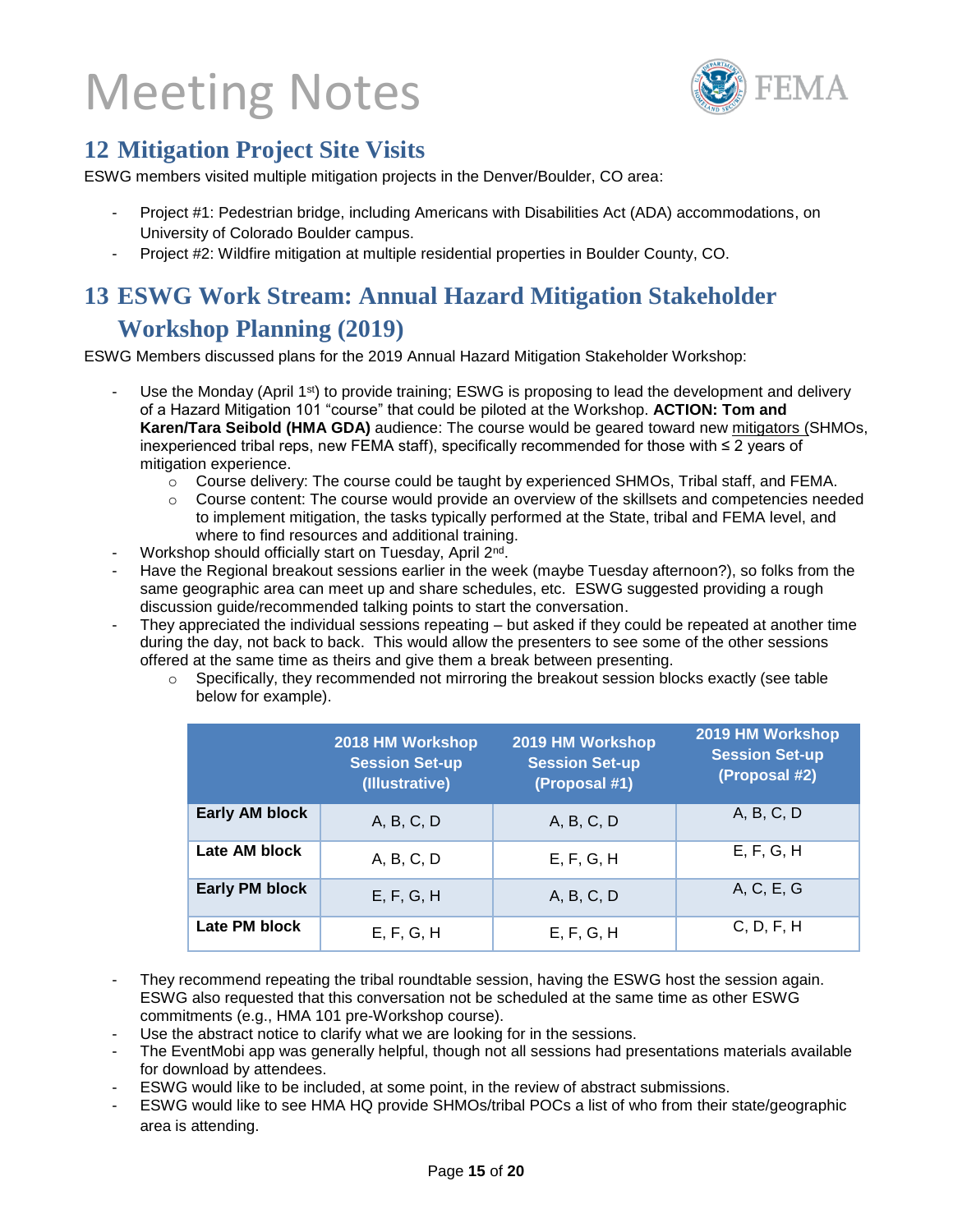

### **14 Moving Mitigation Forward**

#### **HMA Satisfaction Survey**

Jennie Orenstein provided a brief on a recently reinstated HMA satisfaction survey:

- HMA survey centered around questions with overall experience and satisfaction, particularly with areas such as:
	- o HMA Application Process
	- o Award management
	- o Application review
	- o BCA
	- o Helpline
- HMA is seeking help from the ESWG to obtain more responses and to keep the questions this year somewhat similar so that a baseline can be established.
	- $\circ$  One challenge was with finding the right individual(s) to share the survey with who were wellpositioned or well-informed enough to provide knowledgeable responses. This was partially attributed to the challenge of conducting a phone-bank poll.
		- Another proposed approached would be to conduct the survey via email with a phonebased follow-up if needed.
	- o HMA could build the survey into the closeout process.
- HMA is open to creative methods in which to deliver the survey.
	- o Another challenge, particularly for tribes, is that there may not be one singular, best point of contact who should receive the survey. This can happen when there isn't staff dedicated to mitigation or if the role has seen frequent turnover.
- NCEI public safety?
- Region 6 tribal list is up to date
- **ACTION: Jennie Orenstein to send list out to ESWG members of HMA satisfaction survey questions and ESWG Members to review and provide feedback.**
	- There are several areas HMA would like to explore further this year, including:
		- o More about documents, training, and processes
		- o Use of tribal liaisons as a resource
		- o Test communication methodology
		- o How can you tap the resources of Regions?

#### **Moving Mitigation Forward**

HMA is looking at how to process potential projects more efficiently:

- Once project applications have been submitted to FEMA, what does efficiency look like to get potential projects through the review process?
- The pre-award phase is the longest, most challenging piece of the puzzle.
	- o There's a potential that FIT teams may help.
- HMA is particularly interested in moving through pre-award phase more quickly and to address RFIs.
- HMA asked the ESWG, if HMA was able to move funding more quickly into recipient accounts, would applicant be able to get projects going more quickly?
	- $\circ$  ESWG members said that conditional awards would largely help address this.
	- $\circ$  If a project has been awarded, applicants may not need to draw down on the money, because simply having the award allows applicants the chance to get a lot of other paperwork and grant agreements in place. Potentially, it could take 3 months off of the grants process.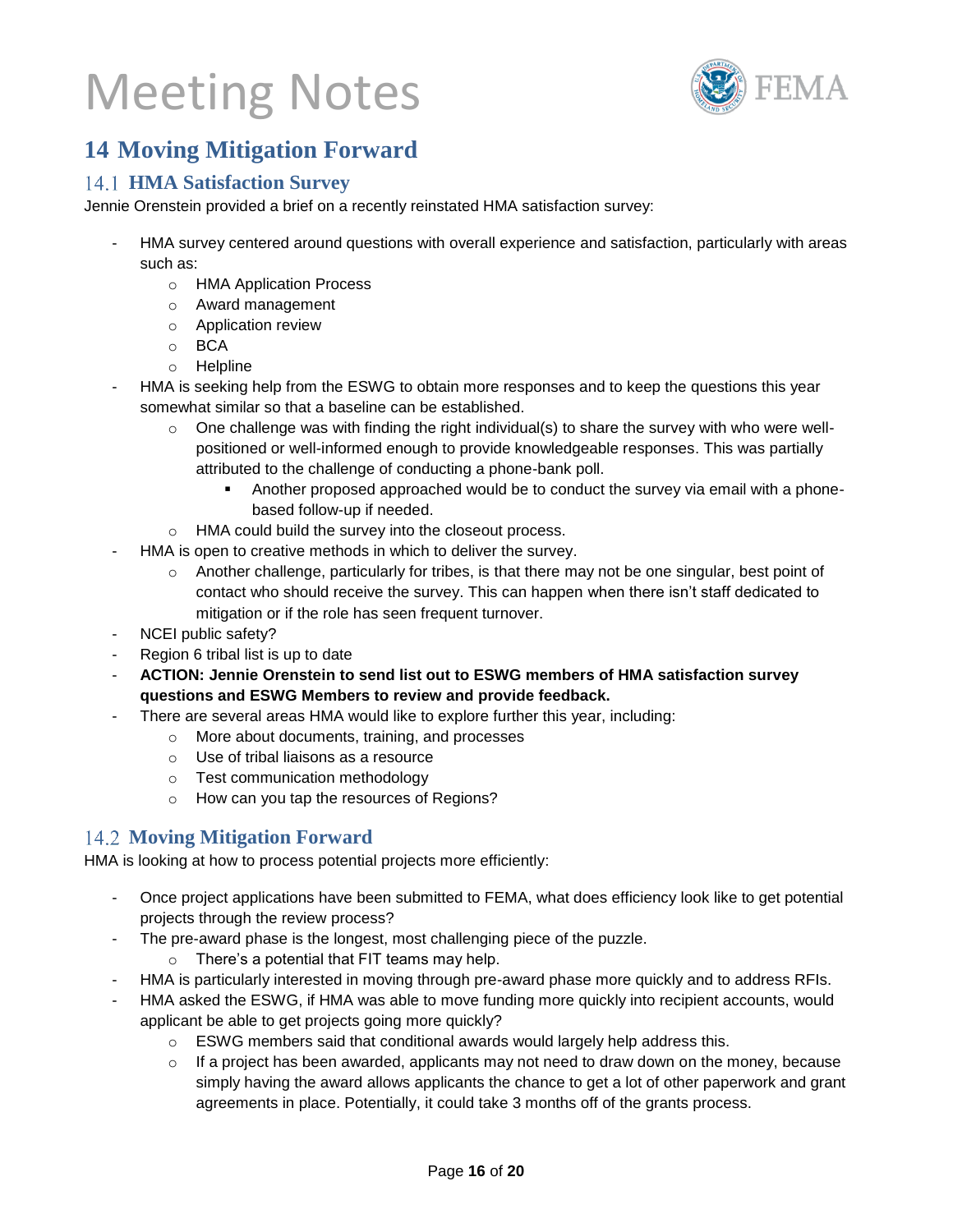

- o Conditional awards would allow subrecipients and recipients alike better timeframes to get projects implemented sooner. For some, construction can only occur during certain times of the year so the timing of project approval and moving things forward can prove critical.
- Additionally, HMA has observed slow-downs after some projects are selected for further review and approval. Some of the FEMA-grantee pre-award and grantee-subgrantee pre-award actions could happen concurrently (e.g., preparing grant award agreements, taking preliminary steps for procurement, etc.).
- HMA is looking at various options for how conditional awards might be executed from a programmatic perspective.
- Other questions arose, such as:
	- o With conditional awards, will applicants still have to do a quarterly report?
	- $\circ$  If applicants receive a conditional award, will HMA award the management costs?

### **15 Wrap-Up**

ESWG Members reflected on the meeting and developed elevator pitches for how they would share what occurred at the meeting with other external stakeholders.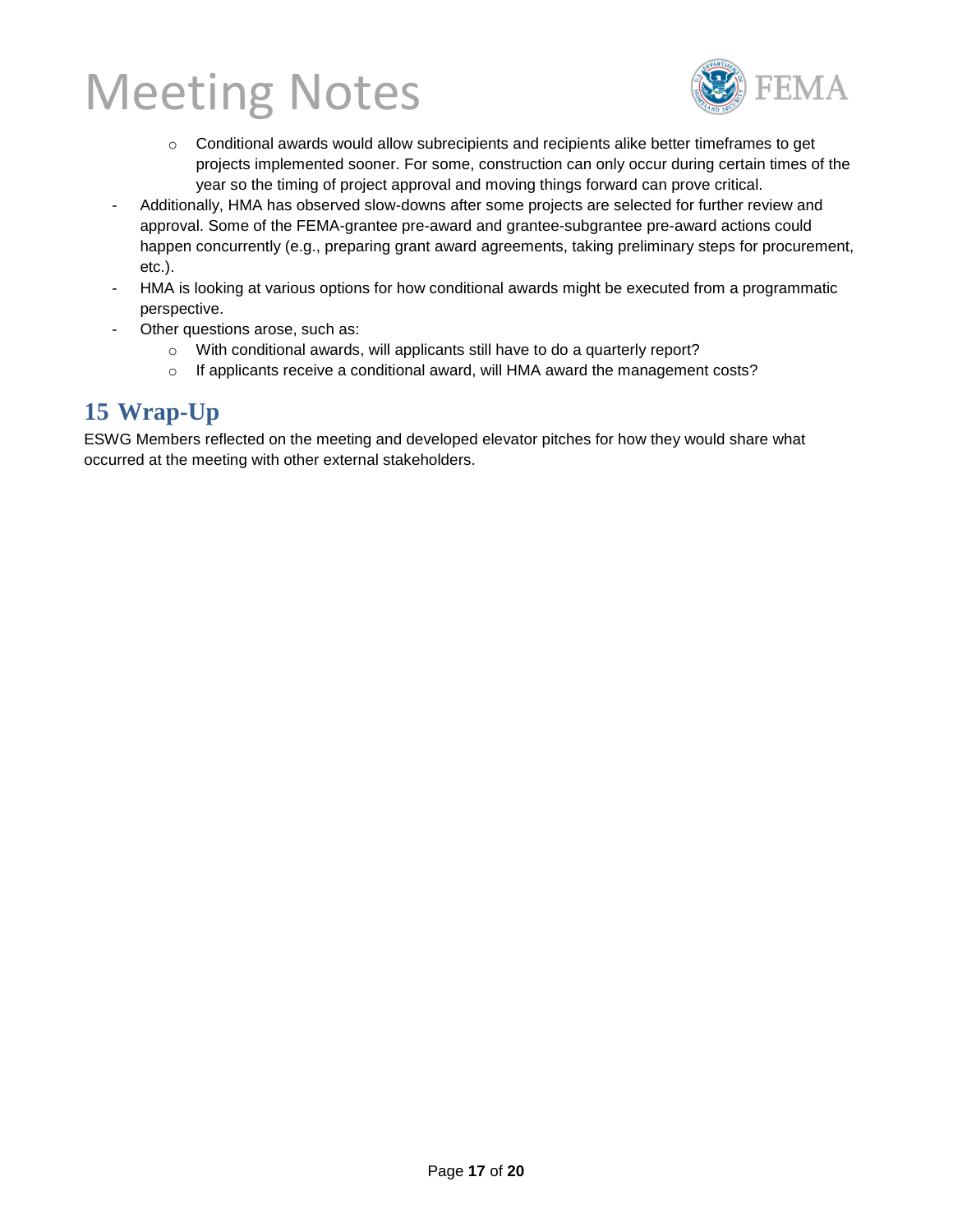

## **16 Action Items**

| $\#$           | <b>Action Item</b>                                                                                                                                                                                                  | <b>Owner</b>                        | <b>Due</b> | <b>Notes</b>                       |
|----------------|---------------------------------------------------------------------------------------------------------------------------------------------------------------------------------------------------------------------|-------------------------------------|------------|------------------------------------|
| $\mathbf{1}$   | Review and provide feedback on:<br>- User-friendliness and functionality of HMA sites on<br>FEMA.gov<br>- HMA Guidance<br>Send feedback to HMA Grants Policy mailbox (FEMA-<br>HMA-GRANTS-POLICY@fema.dhs.gov)      | <b>All ESWG</b><br><b>Members</b>   | 9/28/18    |                                    |
| $\mathbf{2}$   | Review draft HMA satisfaction survey questions and<br>provide feedback to HMA Grants Policy mailbox (FEMA-<br>HMA-GRANTS-POLICY@fema.dhs.gov).                                                                      | All ESWG<br><b>Members</b>          | 9/28/18    |                                    |
| 3              | Follow-up with George De La O regarding his interest<br>and availability to continue membership on ESWG.                                                                                                            | <b>Chris Blinzinger</b>             | 9/28/18    |                                    |
| 4              | Locate and share wildfire (hazardous fuels reduction)<br>planning information - "Texas Wildfire Fuel guide".                                                                                                        | Dorothy Cook                        | 9/28/18    |                                    |
| 5              | Share one-page summary of HMA programs with<br><b>ESWG Members.</b>                                                                                                                                                 | <b>HMA</b>                          | 8/16/18    | complete                           |
| 6              | Send out HMA ESWG Membership Application 2018 via<br>multiple channels (e.g., FEMA Weekly Bulletin, to the<br>FEMA Regions directly, and to the FEMA Regional<br>Tribal Liaisons).                                  | <b>HMA</b>                          | 8/28/18    | complete,<br>ongoing               |
| $\overline{7}$ | Connect with HMA BCA team about potential items to<br>include in future updates for pre-calculated benefits:<br>- Generators<br>- Hazard fuels reduction<br>- Ignition-resistant construction<br>- Defensible space | <b>HMA</b>                          | 9/5/18     | information<br>shared,<br>complete |
| 8              | Share (1) link to HMA Grants IdeaScale Forum and (2)<br>link to Blue Lake Rancheria Resiliency Training<br>Innovation Center (RTIC) with Richard MacDonald.                                                         | Donna Boreck                        | 10/19/18   |                                    |
| 9              | Obtain better understanding of the timeline and where<br>GMM is in the overall requirements-gathering process<br>for HMA programs, and share with/brief to ESWG                                                     | <b>HMA</b>                          | 11/15/18   |                                    |
| 10             | For Advance Assistance and for HMA resources in<br>general, review existing materials (FAQs, job aids, etc.)<br>to see what's easy to access and what needs updating.                                               | <b>HMA</b>                          | Ongoing    |                                    |
| 11             | Once AA materials updated/refreshed, provide link to<br>newly refreshed AA resources to ESWG members<br>interested in learning more.                                                                                | <b>HMA Grants</b><br>Implementation | <b>TBD</b> |                                    |
| 12             | Gather and share handoff materials package or a<br>briefing book that can be handed over from outgoing<br>members to incoming members, in addition to pre-<br>meeting communications.                               | <b>Hunter Gray</b>                  | 2/1/19     |                                    |
| 13             | Schedule and facilitate conversation about inclusion of<br>the value/significance of cultural resources, particularly<br>for tribes, in the BCA as pre-calculated benefits.                                         | Jeaninne Bruguier                   | <b>TBD</b> |                                    |
| 14             | Submit ESWG tribal member names as POCs to be<br>included/invited for Grants Management Modernization<br>(GMM) conversations.                                                                                       | Jennie Orenstein                    | 8/16/18    | complete                           |
| 15             | Share draft HMA satisfaction survey questions with<br>ESWG members for review and input.                                                                                                                            | Jennie Orenstein                    | <b>TBD</b> | complete                           |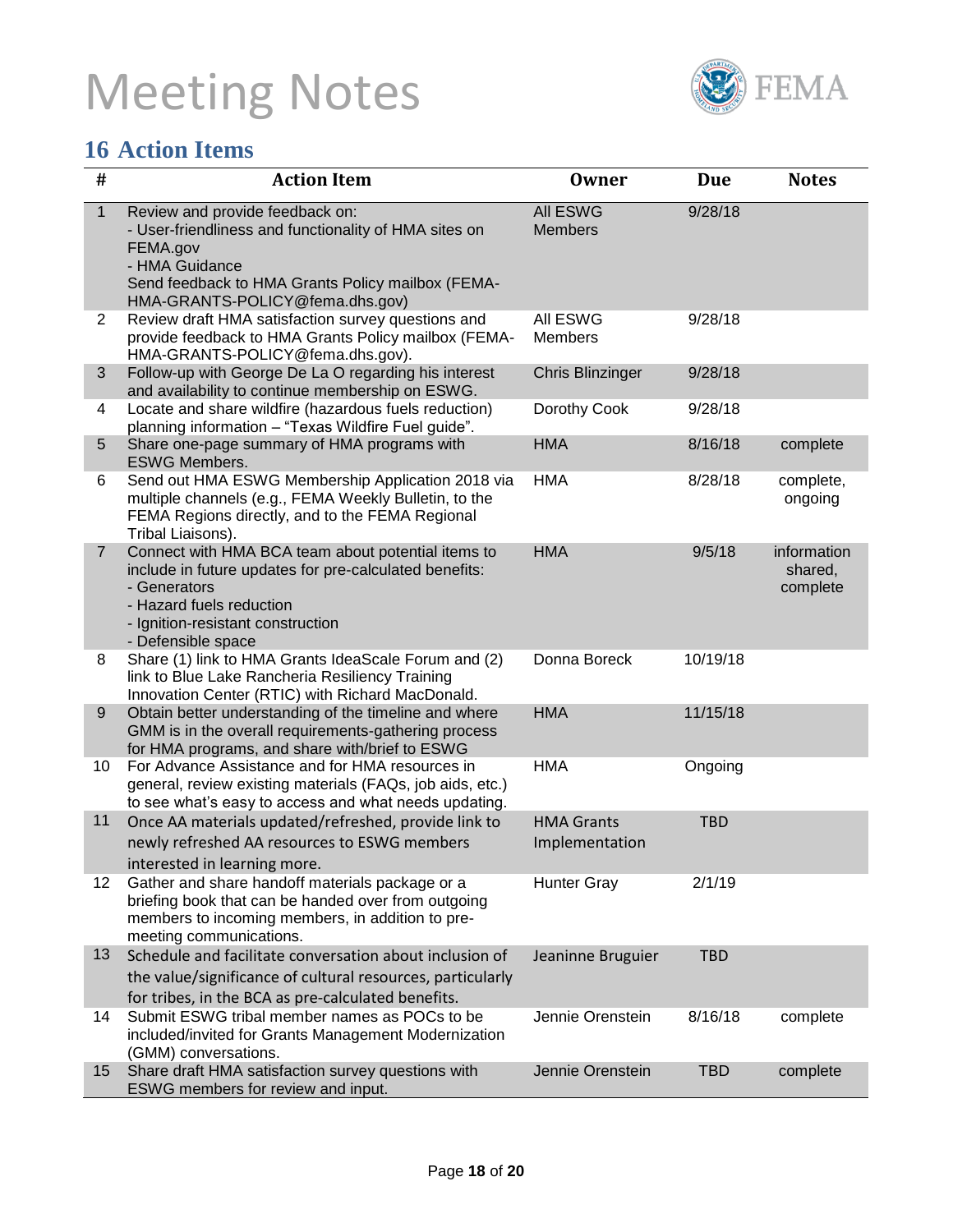

| 16 | Crosswalk HMA External Scan results with FEMA<br>Strategic Plan 2018-2022.                                                                                                                               | Jennie Orenstein,<br>Nicole LaRosa,<br>Jeaninne Bruguier | 11/15/18 |             |
|----|----------------------------------------------------------------------------------------------------------------------------------------------------------------------------------------------------------|----------------------------------------------------------|----------|-------------|
| 17 | Reach out to Region VIII mitigation project site visit<br>POCs to encourage them to share projects on the HMA<br>Grants Forum (IdeaScale).                                                               | Karen Helbrecht                                          | 9/28/18  | complete    |
| 18 | Follow-up with Quentin Cummings to obtain and share<br>2018 HM Stakeholder Workshop presentation materials<br>on substantial damage determinations with ESWG<br>members.                                 | Karen Helbrecht                                          | TBD      | In-progress |
| 19 | Check with FEMA regulatory lawyers regarding to what<br>extent non-feds can contribute to HMA Guidance<br>development/update.                                                                            | Nicole LaRosa                                            | TBD      |             |
| 20 | Share (1) stories and examples of mitigation successes,<br>and challenges from Cree Tribe of the Rocky Boy's<br>Reservation, and (2) tribal cultural awareness video<br>link/materials with HMA/the ESWG | Richard<br>MacDonald                                     | 9/28/18  |             |
| 21 | Discuss and determine next steps regarding HMA 101<br>pre-Workshop course development.                                                                                                                   | Tom Hughes,<br>Karen<br>Helbrecht/Tara<br>Seibold        | 10/1/18  |             |